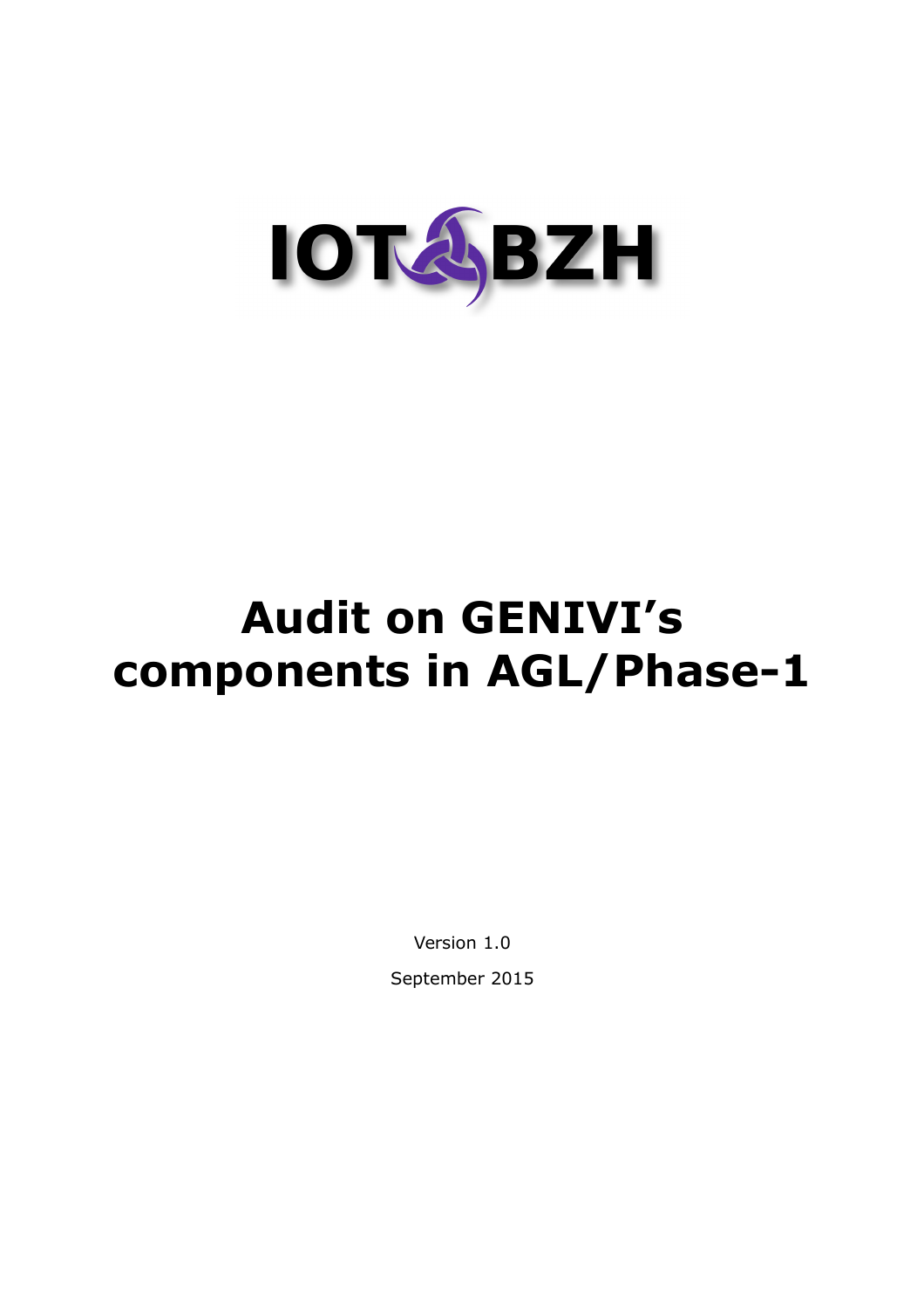# **RENESAS References**

P/O No: 4509311437

Ref. No: YPR0325150

Description: AGL Distribution phase1 ML1

# **Abstract**

This document presents the results of an audit of the packages originating from GENIVI consortium that have been pre-selected for inclusion in AGL/Phase-1.

For each package, the following tasks have been performed:

- a gap analysis with Tizen:IVI and/or AGL legacy
- measure impact on distribution
- qualify added value and alternatives
- evaluate maturity and acceptance within Open Source community
- gather legal constraints (licenses, patents …)

# **Document revisions**

| <b>Date</b>                   | <b>Version</b> | <b>Designation</b> | <b>Author</b>           |
|-------------------------------|----------------|--------------------|-------------------------|
| 8 Sept. 2015                  | 0.1            | Initial release    | M. Bachmann [ loT.bzh ] |
| 10 Sept. 2015                 | 0.2            | Review             | S. Desneux [ loT.bzh ]  |
| $\vert$ 14 Sept. 2015 $\vert$ | 1.0            | Final version      | S. Desneux [ loT.bzh ]  |
|                               |                |                    |                         |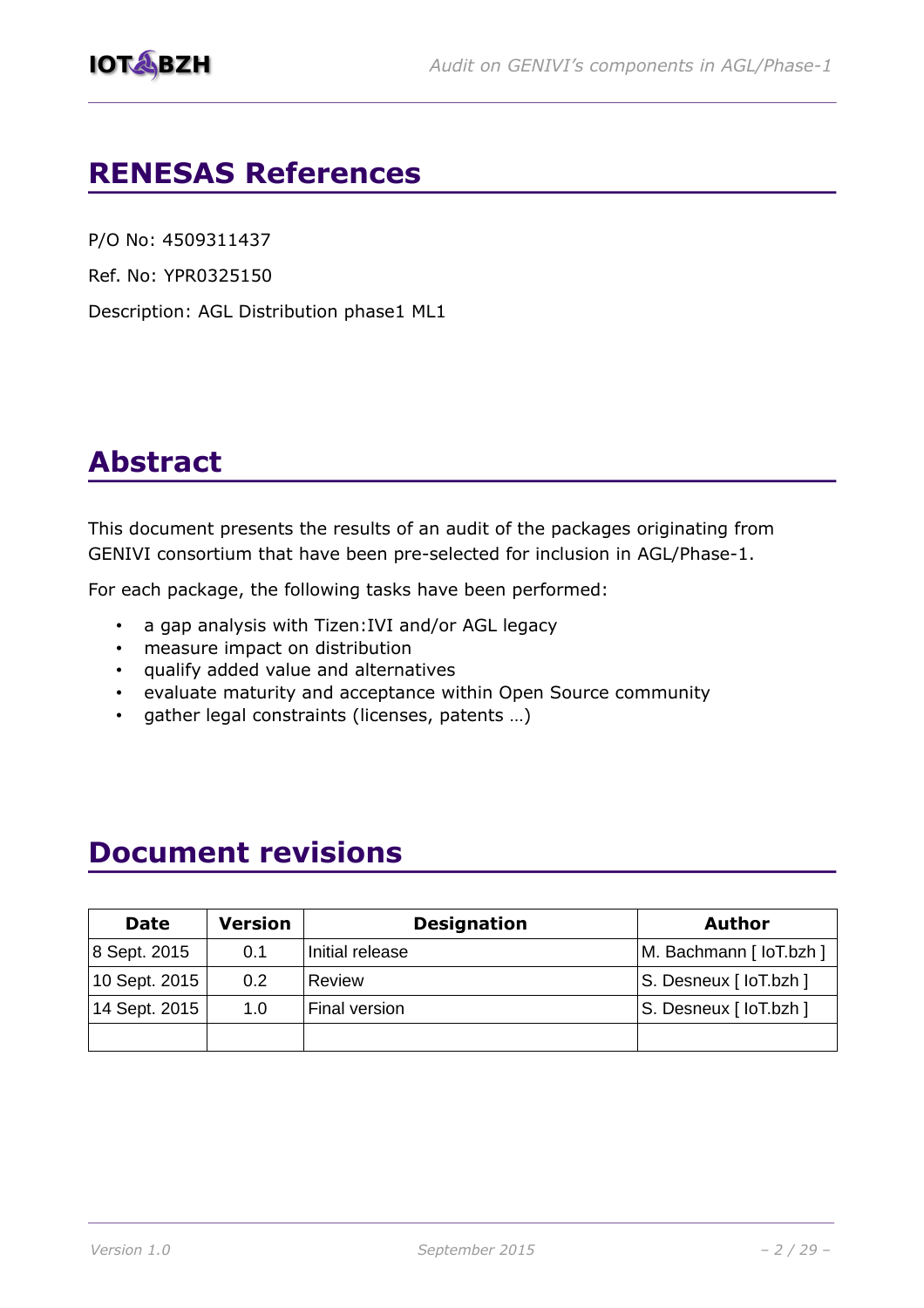



# **Table of contents**

| 5.2.2.AGL specification matching in GENIVI / Upstream projects / Tizen29 |  |
|--------------------------------------------------------------------------|--|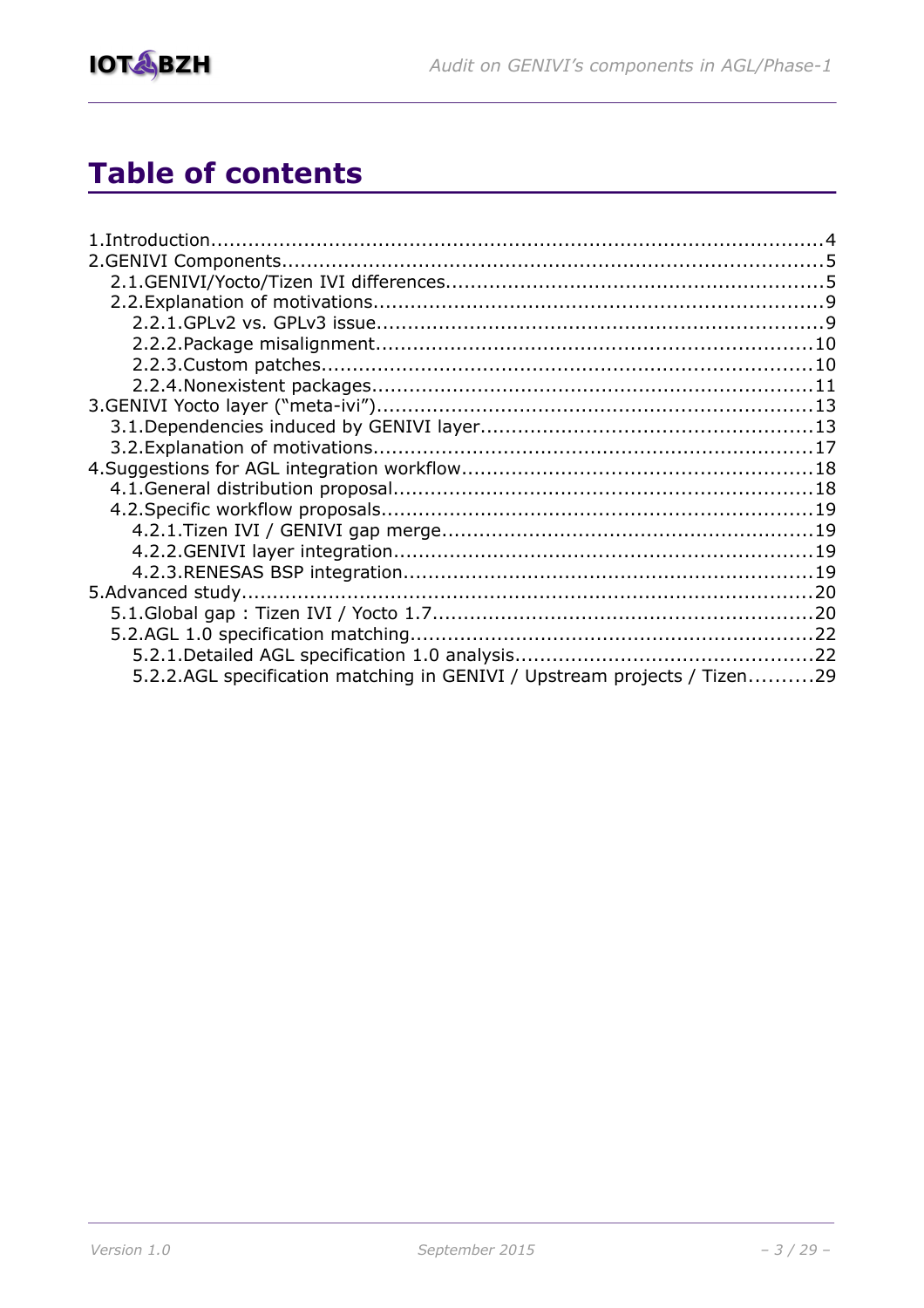

# <span id="page-3-0"></span>**1. Introduction**

Early 2014, AGL chose Tizen IVI as the reference distribution for its Automotive Software Stack<sup>[1](#page-3-1)</sup>.

In mid-2014, thus during the same time frame, was announced the «Tizen on Yocto» project, which intended to bring the flexibility of Yocto to the Tizen distribution<sup>[2](#page-3-2)</sup>.

GENIVI then distributed its reference software as a Yocto layer, directly hosted at the Yocto project homepage<sup>[3](#page-3-3)</sup>.

In 2015, visible progress on Tizen IVI slow down. Finally no definitive merge between GENIVI packages and Tizen IVI and Yocto<sup>[4](#page-3-4)</sup> happened before Intel moved its effort onto IoT-OS. As of today, there are still a significant number of packages remaining out of sync in between Tizen, Yocto and Genivi.

In this document, we present an analysis of AGL/Phase 1 regarding GENIVI components and propose a strategy to integrate GENIVI and other projects smoothly into AGL.

For this study, the following GIT repositories have been considered:

- GENIVI 8.0 meta-ivi layer git://git.yoctoproject.org/meta-ivi (branch '8.0')
- GENIVI demo http://git.projects.genivi.org/meta-genivi-demo.git (branch 'master')
- Tizen IVI 3.0 final https://git.tizen.org/cgit/scm/bb/tizen-distro.git (tag rev\_ivi\_2015\_02\_04)
- Poky 1.7 'Dizzy' git://git.yoctoproject.org/poky.git (branch 'dizzy')
- OpenEmbedded 1.7 'Dizzy' git://git.openembedded.org/meta-openembedded (branch 'dizzy')

<span id="page-3-1"></span><sup>1</sup> see [https :// www . automotivelinux . org / news / announcement /2014/06/ automotive - grade](https://www.automotivelinux.org/news/announcement/2014/06/automotive-grade-linux-delivers-open-automotive-software-stack-connected)  [linux - delivers - open - automotive - software - stack -connected](https://www.automotivelinux.org/news/announcement/2014/06/automotive-grade-linux-delivers-open-automotive-software-stack-connected)

<span id="page-3-2"></span><sup>2</sup> see<https://lists.tizen.org/pipermail/ivi/2014-May/002470.html>and https://wiki.tizen.org/wiki/Tizen on Yocto Project

<span id="page-3-3"></span><sup>3</sup> see http://git.yoctoproject.org/cgit/cgit.cgi/meta-ivi

<span id="page-3-4"></span><sup>4</sup> see<https://lists.tizen.org/pipermail/ivi/2014-October/003585.html>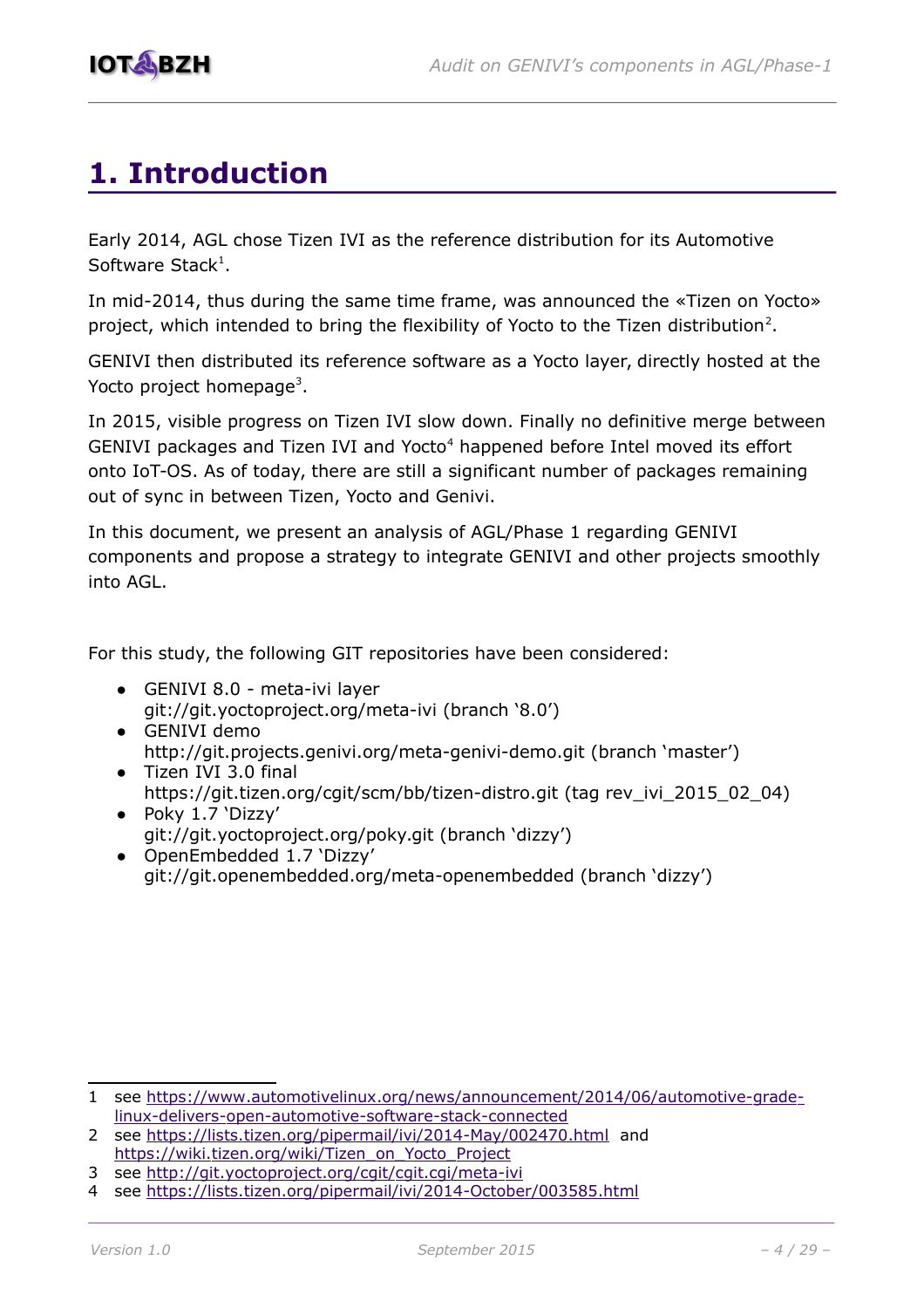# <span id="page-4-0"></span>**2. GENIVI Components**

### <span id="page-4-1"></span>**2.1. GENIVI/Yocto/Tizen IVI differences**

There were discussions in August 2015 about the OS/Common Libs recipes development and how to integrate the GENIVI layers into AGL<sup>[5](#page-4-2)</sup>.

An analysis has been done to identify packages impacted by the GENIVI layer. The list contains **19 packages** (systemd packages were excluded) :

| POKY - GENIVI - TIZEN IVI : PACKAGES DIFFERENCES |          |              |        |                                                |                                      |
|--------------------------------------------------|----------|--------------|--------|------------------------------------------------|--------------------------------------|
| <b>NAME</b>                                      |          |              |        | POKY 1.7 GENIVI 8 TIZEN IVI 3.0 Gap motivation | <b>Description</b>                   |
| Bash                                             | 4.3.30   | $3.2.48$ [1] | 4.3.30 | GPLv2 vs. GPLv3                                | Basic shell<br>interpreter           |
| Coreutils                                        | 8.22     | 6.9 [1]      | 8.22   | GPLv2 vs. GPLv3                                | <b>Basic shell utilities</b>         |
| Gawk                                             | 4.1.1    | $3.1.5$ [1]  | 4.1.1  | GPLv2 vs. GPLv3                                | Formatting and<br>parsing tool       |
| Gettext                                          | 0.18.3.2 | $0.16.1$ [1] | 0.18.3 | GPLv2 vs. GPLv3                                | Multilingual support<br>framework    |
| Readline                                         | 6.3      | $5.2$ [1]    | 5.2    | GPLv2 vs. GPLv3                                | Command-line<br>support library      |
| Parted                                           | 3.1      | 3.1          | 3.1    | Depends on<br>(GPLv2) coreutils                | Partition edition<br>utility (GPLv3) |
| Fuse                                             | 2.9.3    | 2.9.3 [2]    | 2.9.2  |                                                | Userspace filesystem<br>drivers      |

<span id="page-4-2"></span><sup>5</sup> see AGL mailing list discussion, thread "OS/Common Libs Recipe Development": http://lists.linuxfoundation.org/pipermail/automotive-discussions/2015-August/000613.html http://lists.linuxfoundation.org/pipermail/automotive-discussions/2015-August/000717.html http://lists.linuxfoundation.org/pipermail/automotive-discussions/2015-August/000727.html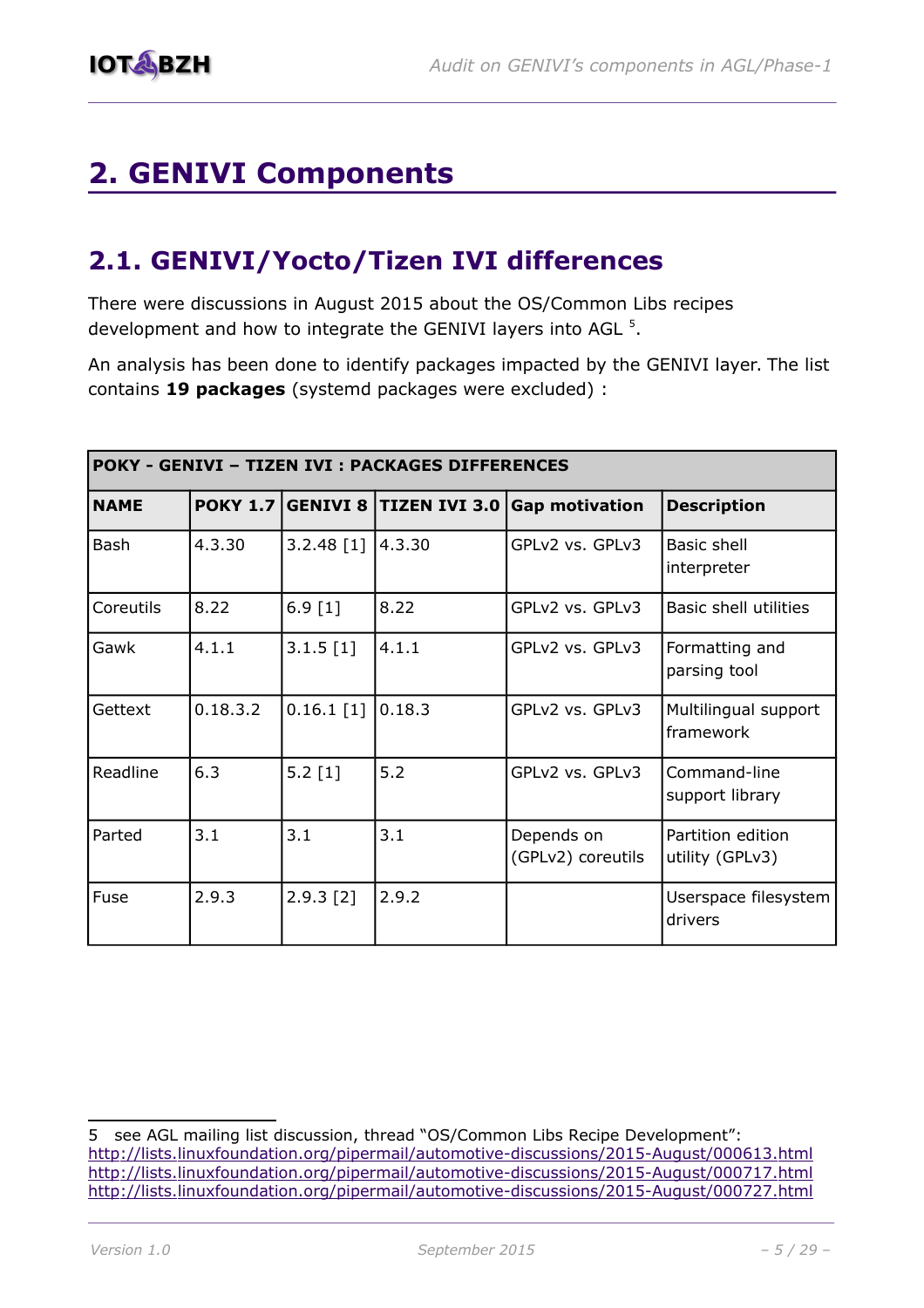

| POKY - GENIVI - TIZEN IVI : PACKAGES DIFFERENCES |                 |                 |                    |                                                                                                                                             |                                                    |
|--------------------------------------------------|-----------------|-----------------|--------------------|---------------------------------------------------------------------------------------------------------------------------------------------|----------------------------------------------------|
| <b>NAME</b>                                      | POKY 1.7        |                 |                    | <b>GENIVI 8 TIZEN IVI 3.0 Gap motivation</b>                                                                                                | <b>Description</b>                                 |
| Procps /<br>Procps-ng                            | Procps<br>3.2.8 | Procps<br>3.2.8 | Procps-ng<br>3.3.9 | Tizen IVI has<br>procps-ng,<br>GENIVI/Yocto has<br>procps (has not<br>been updated for<br>years and requires<br>distro-specific<br>patches) | /proc virtual<br>filesystem utilities<br>(ps, top) |
| Iptables                                         | 1.4.21          | 1.4.21          | 1.4.21             | Tizen IVI provides<br>an additional<br>«iptables-apply»<br>utility                                                                          | Netfilter firewall<br>configuration utility        |
| Unzip                                            | 6.0             | 6.0             | 6.0                | GENIVI/Yocto<br>provides an<br>additional security<br>patch (CVE 2015-<br>1315)                                                             | ZIP archive<br>extraction utility                  |
| Libarchive                                       | 3.1.2           | 3.1.2           | 3.1.2              | GENIVI/Yocto<br>provides an<br>additional security<br>patch (CVE 2013-<br>0211)                                                             | Multi-format archive<br>and compression<br>library |
| quota                                            | 4.0.1           | 4.0.1           | none               | Not provided by<br>Tizen                                                                                                                    | Filesystem quota<br>configuration utilities        |
| tcp-<br>wrappers                                 | 7.6             | 7.6             | none               | Not provided by<br>Tizen                                                                                                                    | TCP/IP wrapper<br>utilities (finger,<br>tcpd       |
| libcgroup                                        | 0.41            | 0.41            | none               | Not provided by<br>Tizen                                                                                                                    | Kernel control<br>groups manipulation<br>library   |
| os-release                                       |                 |                 | none               | Not provided by<br>Tizen (Tizen IVI<br>uses other scripts<br>for this purpose)                                                              | Sets «/etc/os-<br>release» info                    |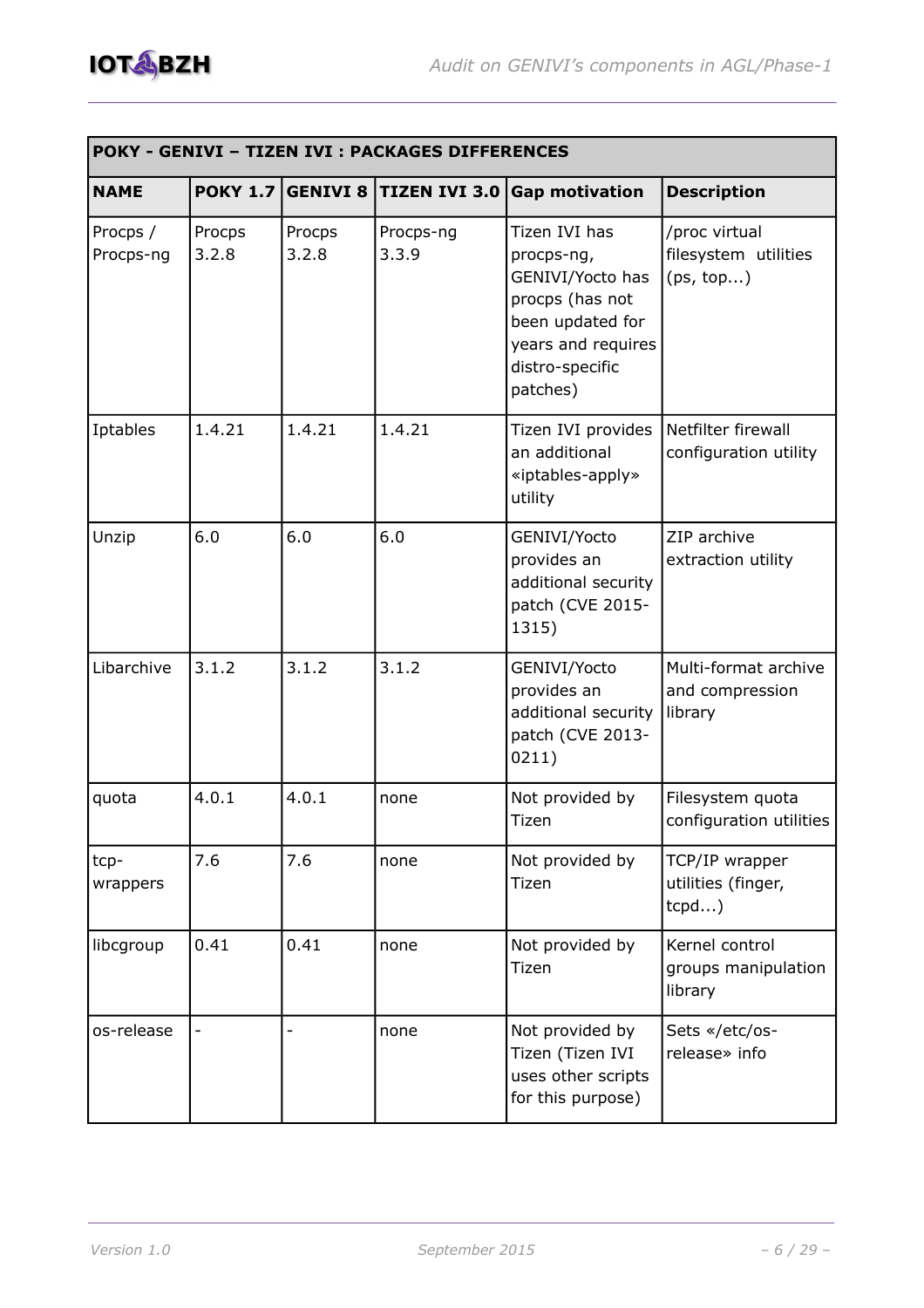

| POKY - GENIVI - TIZEN IVI : PACKAGES DIFFERENCES |        |        |        |                                                |                                                                           |
|--------------------------------------------------|--------|--------|--------|------------------------------------------------|---------------------------------------------------------------------------|
| <b>NAME</b>                                      |        |        |        | POKY 1.7 GENIVI 8 TIZEN IVI 3.0 Gap motivation | <b>Description</b>                                                        |
| volatile-<br>binds                               |        |        | none   | Not provided by<br>Tizen                       | Yocto-specific<br>systemd service for<br>temporary mounts                 |
| glib-<br>networking                              | 2.38.0 | 2.38.0 | 2.38.0 |                                                | Network subset of<br>glib library requiring<br>additional<br>dependencies |

- [1] : maintained in Poky, but not the default version
- [2] : forked and maintained in GENIVI

Another analysis has been posted on the AGL mailing list  $<sup>6</sup>$  $<sup>6</sup>$  $<sup>6</sup>$ . This last one was used as</sup> an alternative source of information. Following is a raw copy of posted document on AGL mailing list:

| <b>Recipe</b>             | <b>Scope</b> | <b>Detail</b>                                          | <b>Depends</b> |
|---------------------------|--------------|--------------------------------------------------------|----------------|
| coreutils_6.9.bb          | No.          | coreutils_8.22.bb is included in minimal<br>package.   |                |
| gettext_0.16.1.bb         | No           | gettext_0.18.3.2.bb is included in minimal<br>package. |                |
|                           |              |                                                        | gnutls         |
| glib-networking_2.38.0.bb | <b>Yes</b>   |                                                        | nettle         |
| readline_5.2.bb           | <b>No</b>    | readline_6.3.bb is included in minimal package.        |                |
| systemd_216.bb            | No           | Systemd related.                                       |                |
| bash_3.2.48.bb            | No.          | bash_4.3.bb is included in minimal package.            |                |
| gawk_3.1.5.bb             | No           | gawk_4.1.1.bb is included in minimal package.          |                |

<span id="page-6-0"></span><sup>6</sup> [http://lists.linuxfoundation.org/pipermail/automotive-discussions/2015-](http://lists.linuxfoundation.org/pipermail/automotive-discussions/2015-August/000727.html) [August/000727.html](http://lists.linuxfoundation.org/pipermail/automotive-discussions/2015-August/000727.html)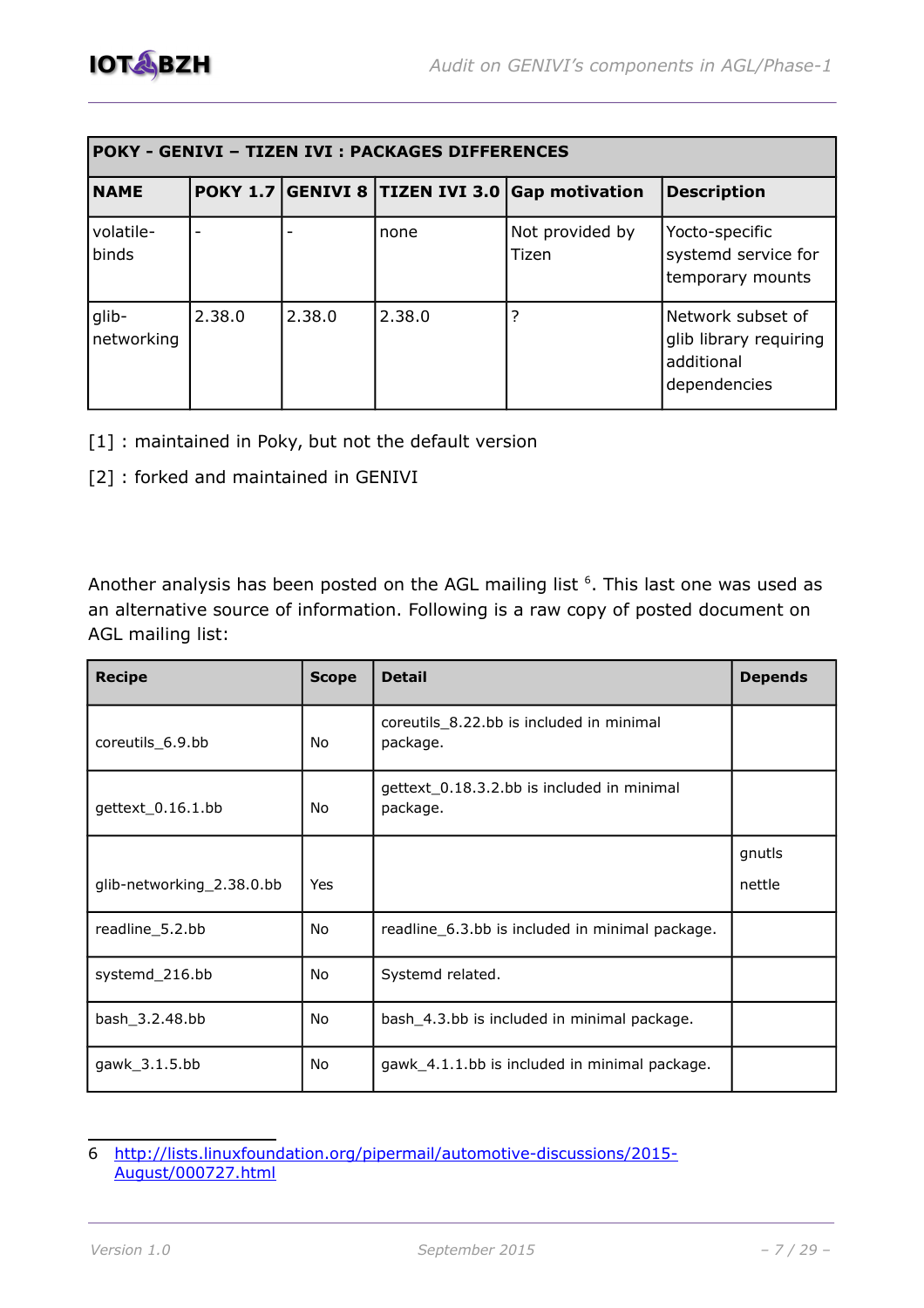

| iptables_1.4.21.bb      | Yes        |                                                                               | None        |
|-------------------------|------------|-------------------------------------------------------------------------------|-------------|
| parted_3.1.bb           | Yes        |                                                                               | None        |
| procps_3.2.8.bb         | Yes        |                                                                               | None        |
| quota_4.01.bb           | Yes        |                                                                               | tcp-wrapper |
| tcp-wrappers_7.6.bb     | <b>Yes</b> |                                                                               | None        |
| unzip_6.0.bb            | Yes        |                                                                               | None        |
|                         |            | Need meta-ivi from GENIVI                                                     |             |
| fuse_2.9.3.bb           | Yes        | Need to adopt patch same as GENIVI                                            | None        |
| gettext_0.16.1.bb       | No         | gettext_0.18.3.2.bb is included in minimal<br>package.                        |             |
| libcgroup_0.41.bb       | Yes        |                                                                               | None        |
| os-release.bb           | Yes        |                                                                               | None        |
| systemd-compat-units.bb | No         | Systemd related.                                                              |             |
| systemd-serialgetty.bb  | No         | Systemd related.                                                              |             |
| systemd_216.bb          | No         | Systemd related.                                                              |             |
|                         |            | Systemd related.                                                              |             |
| volatile-binds.bb       | No         | This package is only for correcting location of<br>"umount" binary on rootfs. |             |
|                         |            | gawk_4.1.1.bb is included in minimal package.                                 |             |
| gawk_3.1.5.bb           | No         | Duplicated of above.                                                          |             |
| libarchive_3.1.2.bb     | Yes        |                                                                               | None        |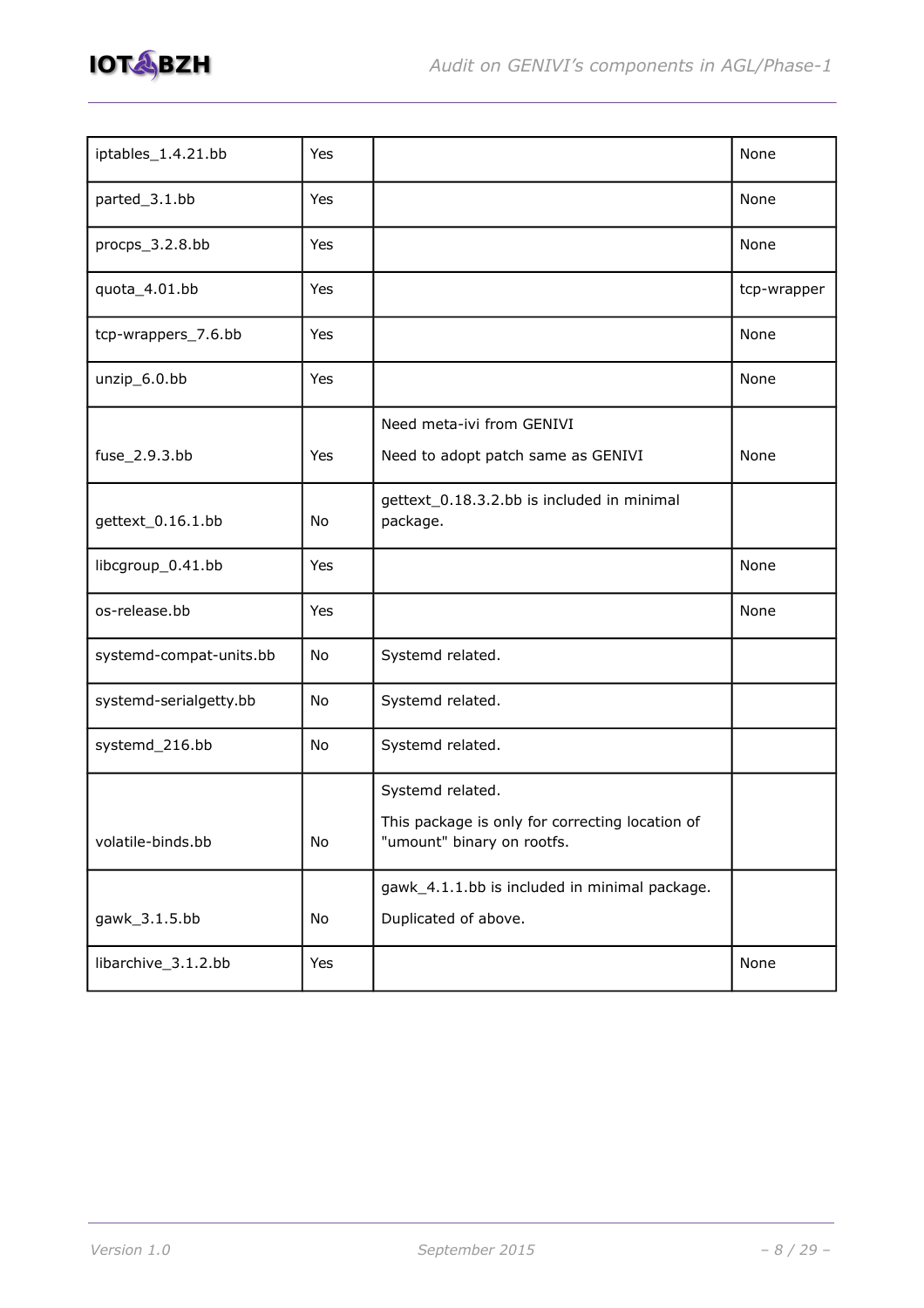# <span id="page-8-0"></span>**2.2. Explanation of motivations**

### <span id="page-8-1"></span>**2.2.1. GPLv2 vs. GPLv3 issue**

Recent GNU software tend to use the GPLv3 license, which compared to the former GPLv2, adds some additional constrains onto software distribution. Such restrictions are often considered as an issue for derived proprietary embedded systems. For a detailed description of potential issues, please read:

[http://www.zdnet.com/article/using-gpl-software-in-embedded-applications/.](http://www.zdnet.com/article/using-gpl-software-in-embedded-applications/)

Instructions for building the older 6.0.0 GENIVI release contained an explicit mention to prohibit the use of the GPLv3: [http://git.yoctoproject.org/cgit/cgit.cgi/meta](http://git.yoctoproject.org/cgit/cgit.cgi/meta-ivi/tree/README.md?h=6.0)[ivi/tree/README.md?h=6.0](http://git.yoctoproject.org/cgit/cgit.cgi/meta-ivi/tree/README.md?h=6.0)

Tizen IVI had no such restriction.

As a result, some packages differ as they are kept at their older GPLv2 revisions. Currently:

- Bash
- Gawk
- Coreutils
- Gettext

Bash, Gawk and Coreutils are merely tools, and can be easily replaced. Gettext, on the other hand, is a widely-used internationalization library with ramifications deep inside the system.

Please also note that these dependencies impact the following package:

• Parted

#### **Side notes**

As a side note, recent GENIVI build instructions do not contain anymore the GPLv3 mention: http://git.yoctoproject.org/cgit/cgit.cgi/meta-ivi/tree/README.md. Does this means that GENIVI now allows GPLv3 packages? A formal clarification on GPL license policies would be more than welcome.

#### **Suggestions**

Whether GENIVI would allow GPLv3, it would then be possible to switch to more recent versions of many packages (except for Gettext).

If it does not, then we have to keep these older versions until a suitable replacement is found.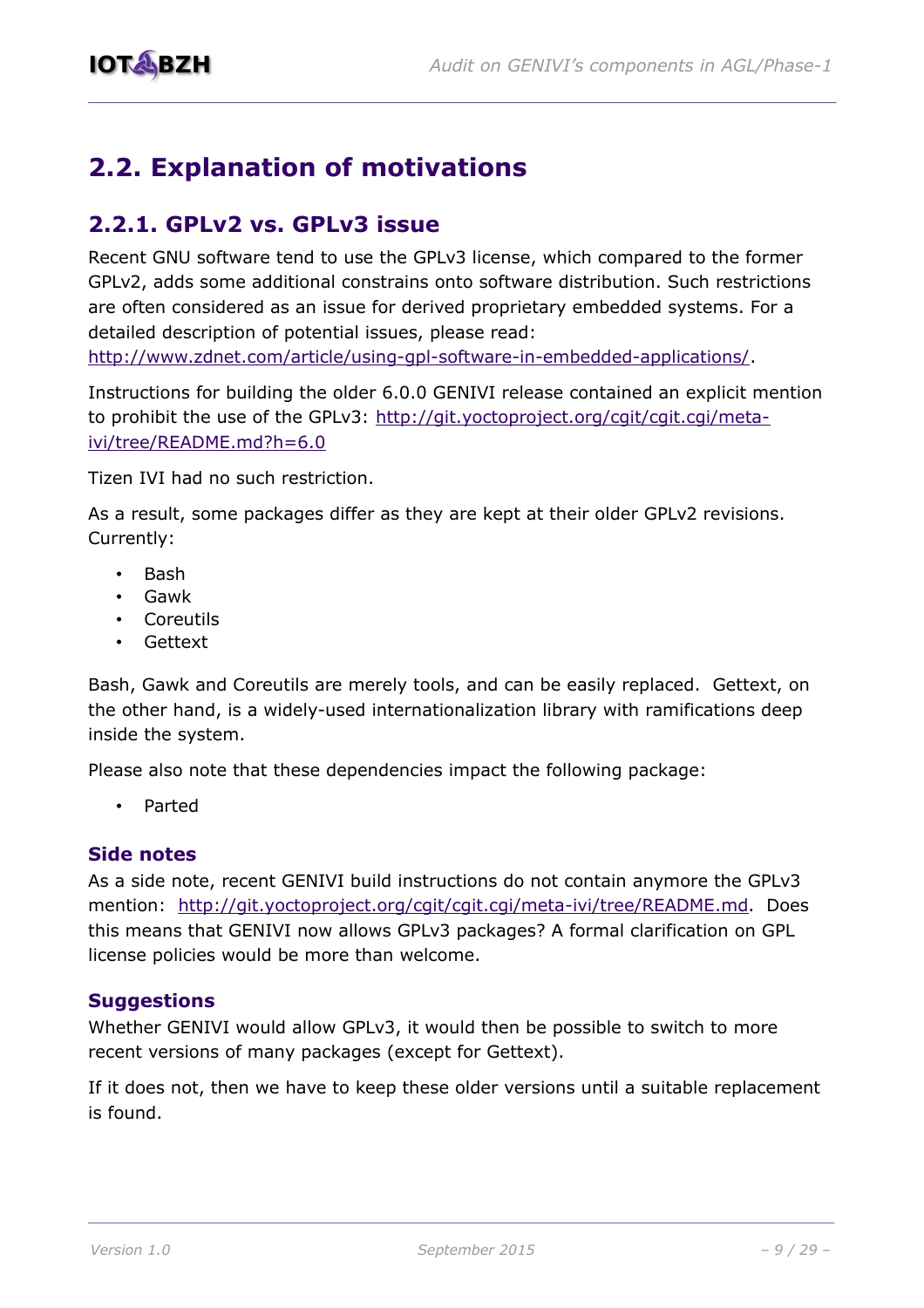

Potential replacements include :

- **Bash**: Dash ( http://gondor.apana.org.au/~herbert/dash/ ) ksh ( http://www.kornshell.com )
- **Gawk**: BWK awk ( http://www.cs.princeton.edu/~bwk/btl.mirror )
- **Coreutils**: Toybox ( http://www.landley.net/toybox )
- **Parted:** GPT fdisk ( <http://sourceforge.net/projects/gptfdisk/> )

### <span id="page-9-0"></span>**2.2.2. Package misalignment**

Tizen Yocto was supposed to align all its packages versions with Yocto 1.7. There is only one package which does not comply :

**Fuse** 

The Tizen IVI version is a bit older. As there is no technical explanation, this is most likely to be a mistake or an oversight. Updating should be straightforward.

#### **Suggestions**

Stick to the Yocto/OpenEmbedded version.

### <span id="page-9-1"></span>**2.2.3. Custom patches**

Yocto provides two packages with applied patches, making them differ from Tizen IVI :

- Unzip
- Libarchive

The patches are security fixes, one of which (CVE 2015-1315 for Unzip) was released subsequently to Tizen IVI's latest release (mid-February 2015). Using these Yoctopatched versions is a no-brainer.

#### **Suggestions**

Keep the Yocto versions, with custom patches.

### <span id="page-9-2"></span>**2.2.4. Nonexistent packages**

There are some packages which simply do not have any correspondence between distributions. This mostly happens for «administrative» packages (i.e. used for compilation or production of the final image) or for strategical reasons.

### *Packages present in Tizen IVI, but NOT in GENIVI/Yocto*

• Procps-ng

« Procps » is the traditional package providing /proc-related command-line tools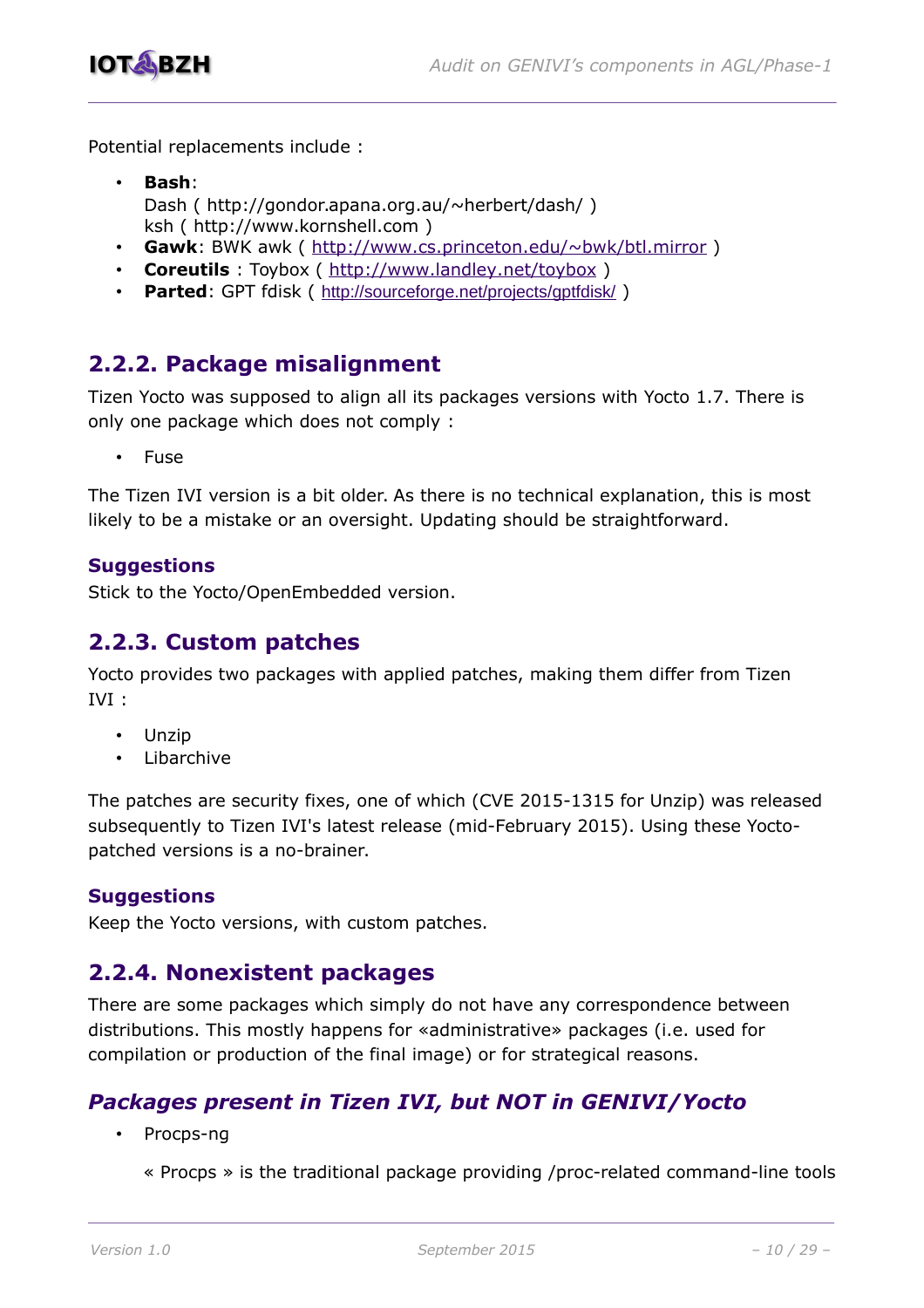

(ps, top, skill…). However, it has not been updated for years are requires lots of custom patches for today's uses; hence why Tizen IVI prefers to use its « Procps-ng » fork instead.

Yocto 1.7, though, unfortunately does not provide this package.

#### **Suggestions**

Keep the Tizen IVI version, store it in the AGL tree, and submit it to the upstream Yocto project meanwhile. This way, future AGL releases may be able to use Procps-ng directly without maintaining the packaging.

#### *Packages present in GENIVI/Yocto, but NOT in Tizen IVI*

- Quota
- Libcgroup
- Tcp-wrappers
- Os-release
- Volatile-binds

Out of these 5 packages, 1 is a command-line utility («quota»), 1 an application library («libcgroup») and the last 3 («tcp-wrappers», «os-release», «volatile-binds») are Yocto-specific administrative packages.

- «Quota» permits to put size restrictions on users' profiles. This feature was not implemented in latest Tizen (multi-user had just been implemented in Tizen 3.0, see https://wiki.tizen.org/wiki/Multi-user\_Architecture ) but can prove itself useful in a near future and should be straightforward to integrate.
- «Libcgroup» permits applications to easily manipulate kernel Control Groups ; it could be useful to control/isolate applications on embedded systems.
- «tcp-wrappers», «os-release» and «volatile-binds» are administrative packages used mostly for OS image preparation and boot. For instance, «os-release» customizes the «/etc/os-release» file used by most tools to identify the distribution; Tizen IVI does it too, but in its «tizen-release» package.

#### **Suggestions**

Keep «quota», «Libcgroup» and «os-release» from Yocto 1.7. Remove use of «tcpwrappers» and «volatile-binds» until it proves itself useful. «os-release» could be replaced by a specific package «agl-release».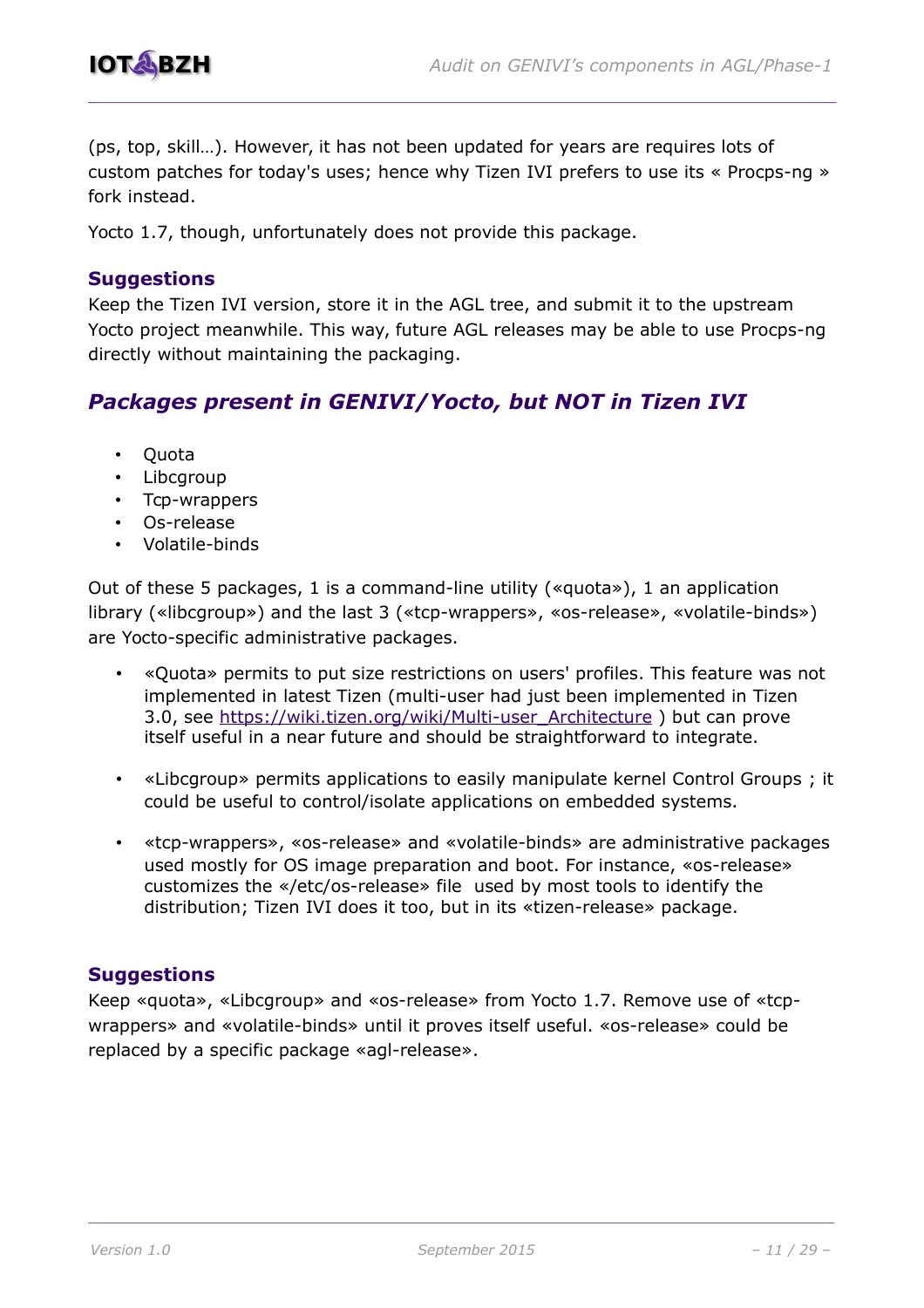# <span id="page-11-0"></span>**3. GENIVI Yocto layer ("meta-ivi")**

# <span id="page-11-1"></span>**3.1. Dependencies induced by GENIVI layer**

GENIVI also maintains a publicly-accessible repository of Yocto recipes, supposed to be used on top of Yocto (as an additional layer): http://git.yoctoproject.org/cgit/cgit.cgi/meta-ivi.

Here is a list of these recipes, and what they contain and relate to.

These recipes do not exist in Yocto:

| <b>Name</b>                         | <b>Motivation</b>                                | <b>Category</b>                         |
|-------------------------------------|--------------------------------------------------|-----------------------------------------|
| audiomanager_6.2.bb                 | Required by AGL 1.0 specification                | GENIVI System -<br>Audio Manager        |
| audiomanager_git.bb                 | Required by AGL 1.0 specification                | GENIVI System -<br>Audio Manager        |
| common-api-c++ $_2$ .1.6-p1.bb      |                                                  | <b>GENIVI Libraries -</b><br>Misc (IPC) |
| common-api-c++-dbus_2.1.6-<br>p6.bb |                                                  | <b>GENIVI Libraries -</b><br>Misc (IPC) |
| dlt-daemon_2.11.1.bb                | Required by AGL 1.0 specification                | GENIVI System -<br>Logging daemon       |
| ecryptfs-utils_104.bb               | GENIVI configuration - disable NSS<br>dependency | <b>Base - Utilities</b>                 |
| fuse_2.9.3.bb                       |                                                  | System - Libraries                      |
| gstreamer1.0_1.2.3.bb               |                                                  | Library - Multimedia<br>(audio/video)   |
| gstreamer1.0-libav_1.2.3.bb         |                                                  | Library - Multimedia<br>(audio/video)   |
| gstreamer1.0-omx_1.0.0.bb           | <b>GENIVI</b> patches                            | Library - Multimedia<br>(audio/video)   |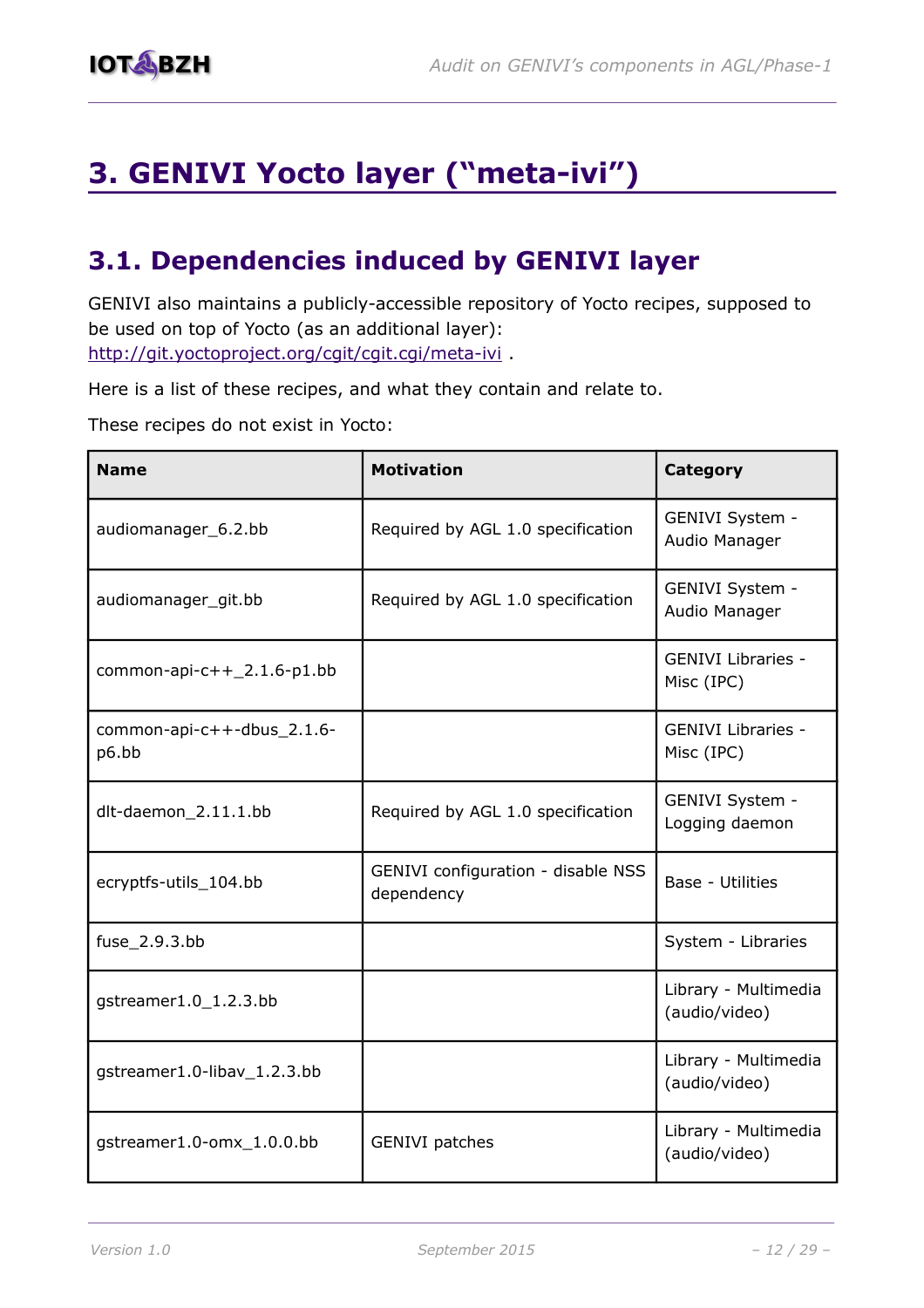

| <b>Name</b>                            | <b>Motivation</b>                                       | <b>Category</b>                                      |
|----------------------------------------|---------------------------------------------------------|------------------------------------------------------|
| gstreamer1.0-plugins-<br>bad_1.2.3.bb  | GENIVI configuration - enable<br>bluez5, disable bluez4 | Library - Multimedia<br>(audio/video)                |
| gstreamer1.0-plugins-<br>base_1.2.3.bb |                                                         | Library - Multimedia<br>(audio/video)                |
| gstreamer1.0-plugins-<br>good_1.2.3.bb |                                                         | Library - Multimedia<br>(audio/video)                |
| gstreamer1.0-plugins-<br>ugly_1.2.3.bb |                                                         | Library - Multimedia<br>(audio/video)                |
| keyutils_1.5.8.bb                      | <b>GENIVI</b> patches                                   | Base - Utilities                                     |
| layer-management_1.1.bb                | Required by AGL 1.0 specification                       | GENIVI System -<br>Layer Manager                     |
| layer-management_git.bb                | Required by AGL 1.0 specification                       | GENIVI System -<br>Layer Manager                     |
| libitzam_6.0.4.bb                      | Embedded-oriented                                       | Library - Database                                   |
| node-health-monitor_1.3.5.bb           | Required by AGL 1.0 specification                       | GENIVI System -<br>System health<br>daemon           |
| node-startup-controller_1.0.2.bb       | Required by AGL 1.0 specification                       | GENIVI System -<br>User context<br>controller daemon |
| node-startup-controller_git.bb         | Required by AGL 1.0 specification                       | GENIVI System -<br>User context<br>controller daemon |
| node-state-manager_2.0.0.bb            | Required by AGL 1.0 specification                       | GENIVI System -<br>User context<br>controller daemon |
| persistence-<br>administrator_1.0.5.bb | Required by AGL 1.0 specification                       | GENIVI System -<br>Data persistence<br>daemon        |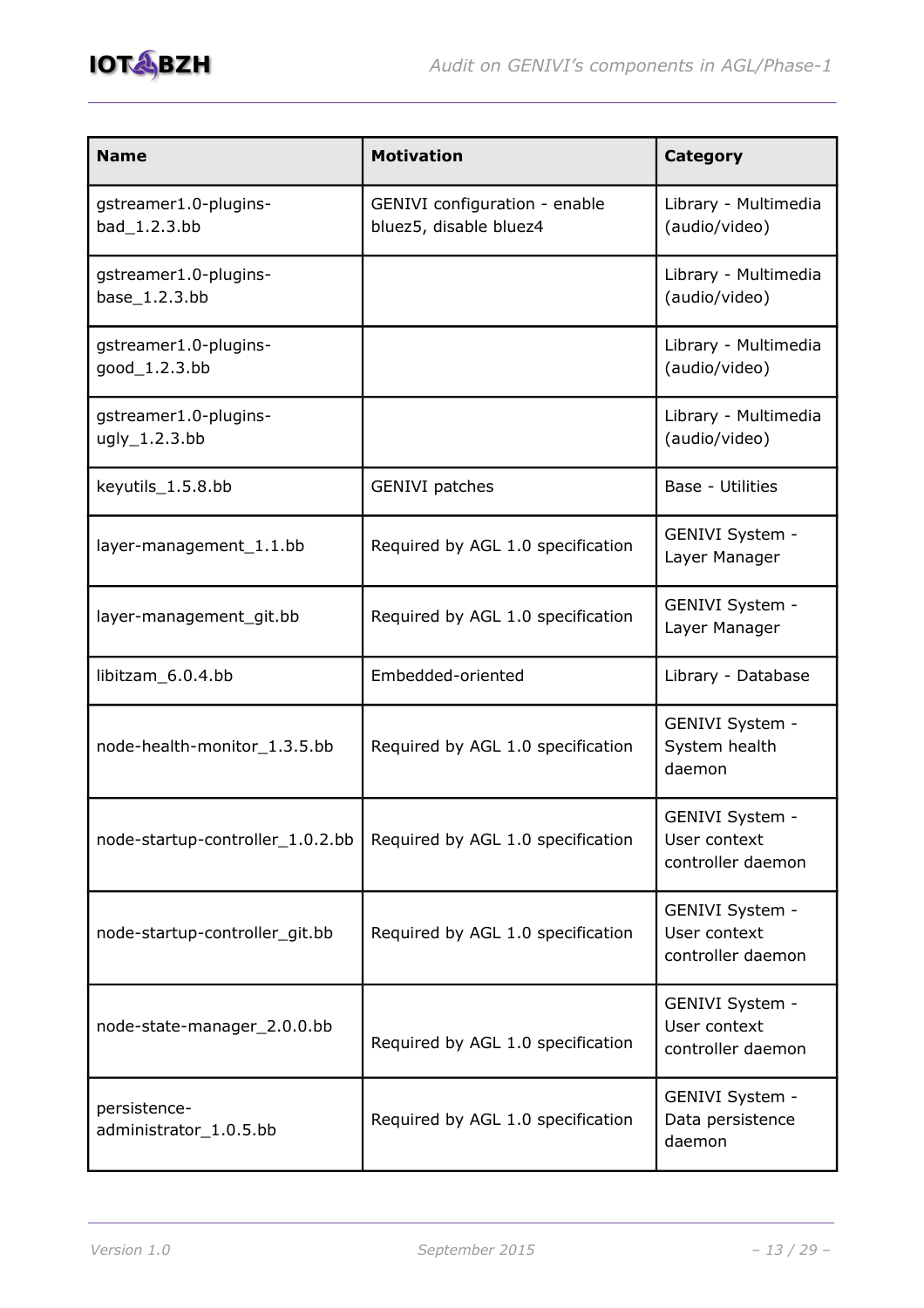

| <b>Name</b>                                  | <b>Motivation</b>                 | Category                               |
|----------------------------------------------|-----------------------------------|----------------------------------------|
| persistence-client-<br>library $\_1.0.0$ .bb | Required by AGL 1.0 specification | GENIVI Libraries -<br>Data persistence |
| persistence-common-<br>object_1.0.3.bb       | Required by AGL 1.0 specification | GENIVI Libraries -<br>Data persistence |
| wayland-ivi-extension 1.2.0.bb               | Required by AGL 1.0 specification | GENIVI System -<br>Graphics            |
| wayland-ivi-extension_1.3.0.bb               | Required by AGL 1.0 specification | GENIVI System -<br>Graphics            |

For reference, we used the following extraction command:

```
# find meta-ivi -name *.bb | egrep -v "(packagegroup|recipes-yocto-ivi)" | 
xargs -n 1 basename | sort
```
The following packages already exist in Yocto/OpenEmbedded, and are modified by the meta-ivi layer:

| <b>Name</b>                             | <b>Motivation</b>                                         | <b>Category</b>                       |
|-----------------------------------------|-----------------------------------------------------------|---------------------------------------|
| bluez5_%.bbappend                       | <b>GENIVI</b> patches                                     | System - Bluetooth                    |
| busybox_1.22.1.bbappend                 | GENIVI configuration - provide<br>additional tools: unzip | System - Tools                        |
| connman_%.bbappend                      | GENIVI configuration - disable<br>Bluetooth management    | System - Network                      |
| dbus_%.bbappend                         | GENIVI patches - AF_BUS support                           | System - Libraries                    |
| gstreamer1.0-plugins-bad_<br>%.bbappend | GENIVI configuration - enable<br>bluez <sub>5</sub>       | Library - Multimedia<br>(audio/video) |
| libpcap_1.6.1.bbappend                  | Not present in Yocto                                      | Library - Network                     |
| mesa_10.%.bbappend                      | GENIVI configuration - enable<br>Gallium                  | System - Graphics                     |
| neard_0.14.bbappend                     | GENIVI configuration - disable                            | Library - Network                     |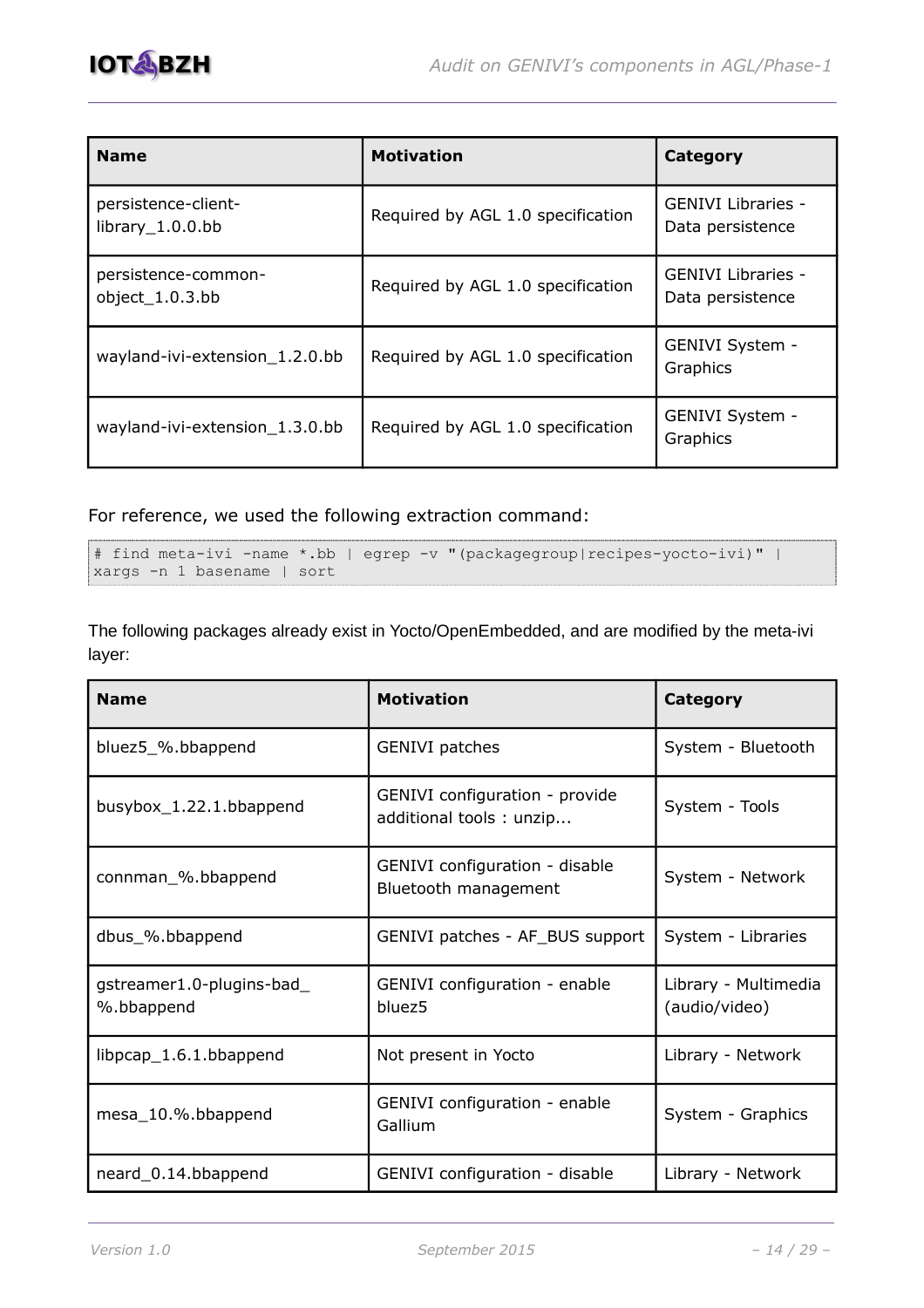

| <b>Name</b>                   | <b>Motivation</b>                                       | <b>Category</b>                   |
|-------------------------------|---------------------------------------------------------|-----------------------------------|
|                               | bluez4                                                  | (NFC)                             |
| ofono_%.bbappend              | GENIVI configuration - disable<br>bluez4, enable bluez5 | Library - Telephony<br>(GSM/UMTS) |
| pulseaudio_5.0.bbappend       | GENIVI configuration - disable<br>bluez4, enable bluez5 | System - Audio                    |
| qemu_2.%.bbappend             | GENIVI configuration - enable<br>PulseAudio             | Application -<br>Virtualization   |
| qt4-embedded_%.bbappend       | GENIVI configuration - enable<br>QML                    | Application<br>Framework (Qt)     |
| shadow-securetty_4.%.bbappend | GENIVI configuration - enable<br>vexpress A9 ports      | 2                                 |
| weston_1.5.0.bbappend         | GENIVI patches - add IVI-Shell                          | System - Graphics                 |
| xkeyboard-config_%.bbappend   | GENIVI configuration - pull<br>Gettext                  | Data - Misc<br>(keyboard layouts) |
| xserver-xorg_%.bbappend       | GENIVI configuration - add<br>systemd service           | System - Graphics                 |

For reference, we used the following extraction command:

# find meta-ivi -name \*.bbappend | xargs -n 1 basename | sort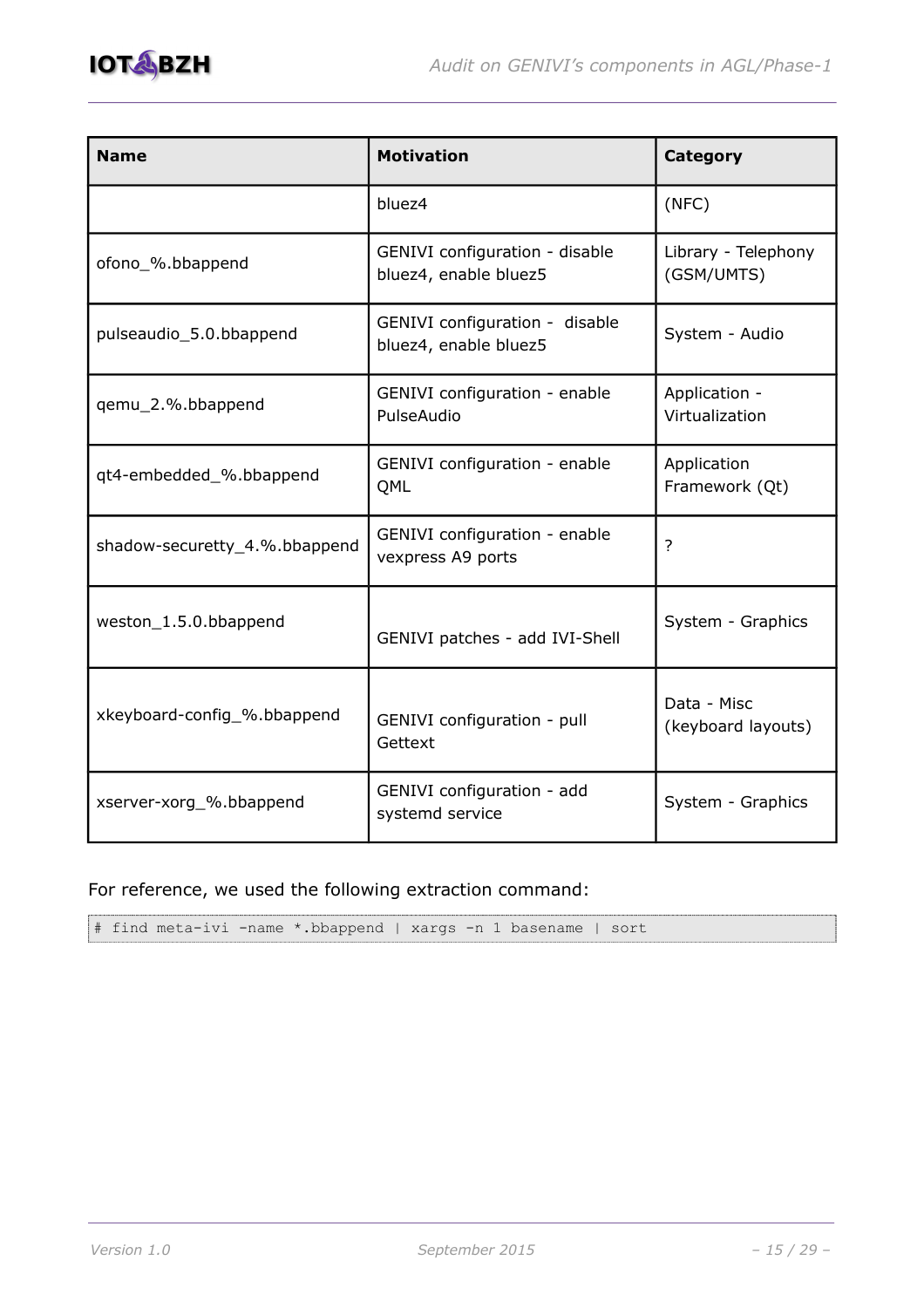# <span id="page-15-0"></span>**3.2. Explanation of motivations**

### **3.2.1. AGL 1.0 specification matching (original packages)**

Most of the non-Yocto ("original") packages implement parts of the AGL 1.0 specification, which do not have any notable implementation in the upstream field nor in Tizen IVI.

The specific parts of the specification are studied further below (see [§5.2 \[AGL 1.0](#page-19-0)  [specification matching\]](#page-19-0)), but here is a short summary:

- audiomanager : **Sound Manager** (AGL§4.1.4)
- dlt-daemon : **Diagnostic Services** (AGL§5.2.4)
- layer-management wayland-ivi-extension : **Window Manager** (AGL§4.1.2)
- node-health-monitor : **Health Monitoring** (AGL§5.1.5)
- node-startup-controller \*-state-controller : **Lifecycle Management** (AGL§5.1.7)
- persistence-administrator \*-client-library \*-common-object : **Persistent Storage** (AGL§5.1.5)

Among the already existing packages, some are also patched to match the AGL specification :

• weston\_1.5.0.bbappend : add IVI-Shell = **Window Manager** (AGL§4.1.2)

#### **3.2.2. Bluetooth with bluez5, QML... (existing packages)**

Most of the existing Yocto packages reimplemented in the GENIVI layer have patches serving the following purposes :

- gstreamer1.0-plugins-bad neard ofono pulseaudio: **switch from bluez4 to bluez5**
- qt4-embedded: **enable the QML/Qt graphical widget definition language**
- … and other negligible things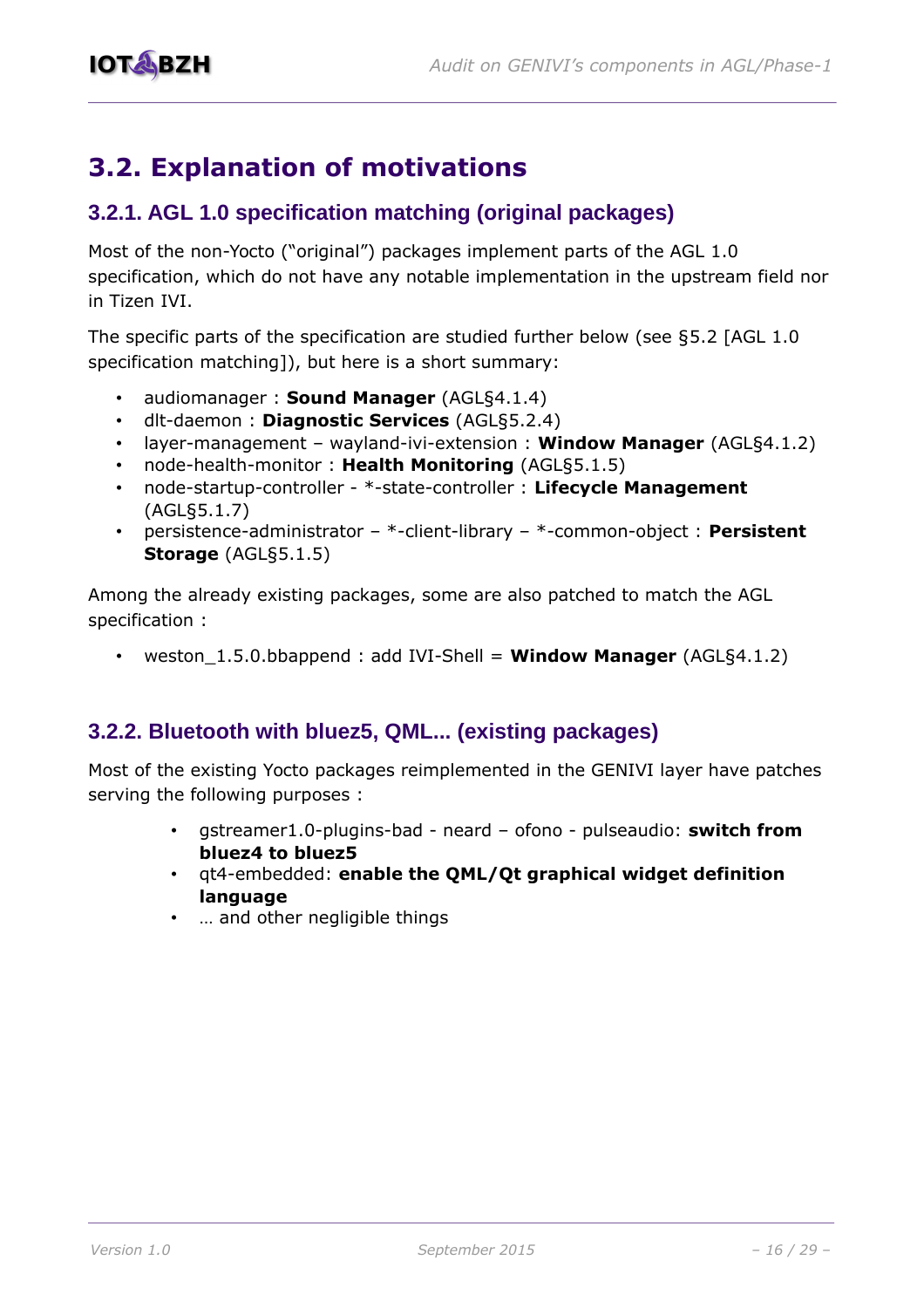# <span id="page-16-0"></span>**4. Suggestions for AGL integration workflow**

As Yocto provides a basis for a working (embedded) operating system, and the most recent versions of Tizen IVI and GENIVI are based on it, there is no need to duplicate its work. In other words: **basic and not-to-be-modified packages such as «glibc», « zlib» ... can be pulled from Yocto directly, without any involvement besides adding contextual patches**.

This will also allow maintainers to concentrate on integration tasks for RENESAS and GENIVI compliance. This mainly consists in:

- RENESAS-specific work (kernel modules for BSP support);
- IVI packages, consisting of packages pulled from either Tizen IVI or GENIVI Legacy (IVI-Shell, Automotive Message Broker ...)

In this respect, the team should actively:

- push new packages for upstream integration (e.g. RENESAS BSP support inside Yocto/OpenEmbedded, procps-ng support inside Poky…) so that their maintenance cost decreases over time;
- for packages out of place on upstream channels (ex : IVI-specific software such as Automotive Message Broker, ICO...), maintain them on a third-party repository providing additional Yocto layers ;

Next sections will detail how this could be done.

### <span id="page-16-1"></span>**4.1. General distribution proposal**

Yocto allows to extend existing recipes by using .bbappend files.

The user should be instructed to download a Yocto-Poky 1.7 stable release, and have instructions to download the additional RENESAS Yocto layers as easily as possible.

These layers should not, if possible, alter the underlying Poky distribution. They should fit nicely «on top» of it.

If those layers provide an alternative for a Poky packages (for instance, «procps-ng» instead of «procps»), they should provide a .bbappend and a .conf rule so that the alternative gets picked up instead of the Poky one.

If these layers provide patch for a Poky package, they should provide a .bbappend rule so that the patch gets applied when necessary.

Then, by a single group of commands, the user should be able to compile the software and create a flashable image containing RENESAS and GENIVI components.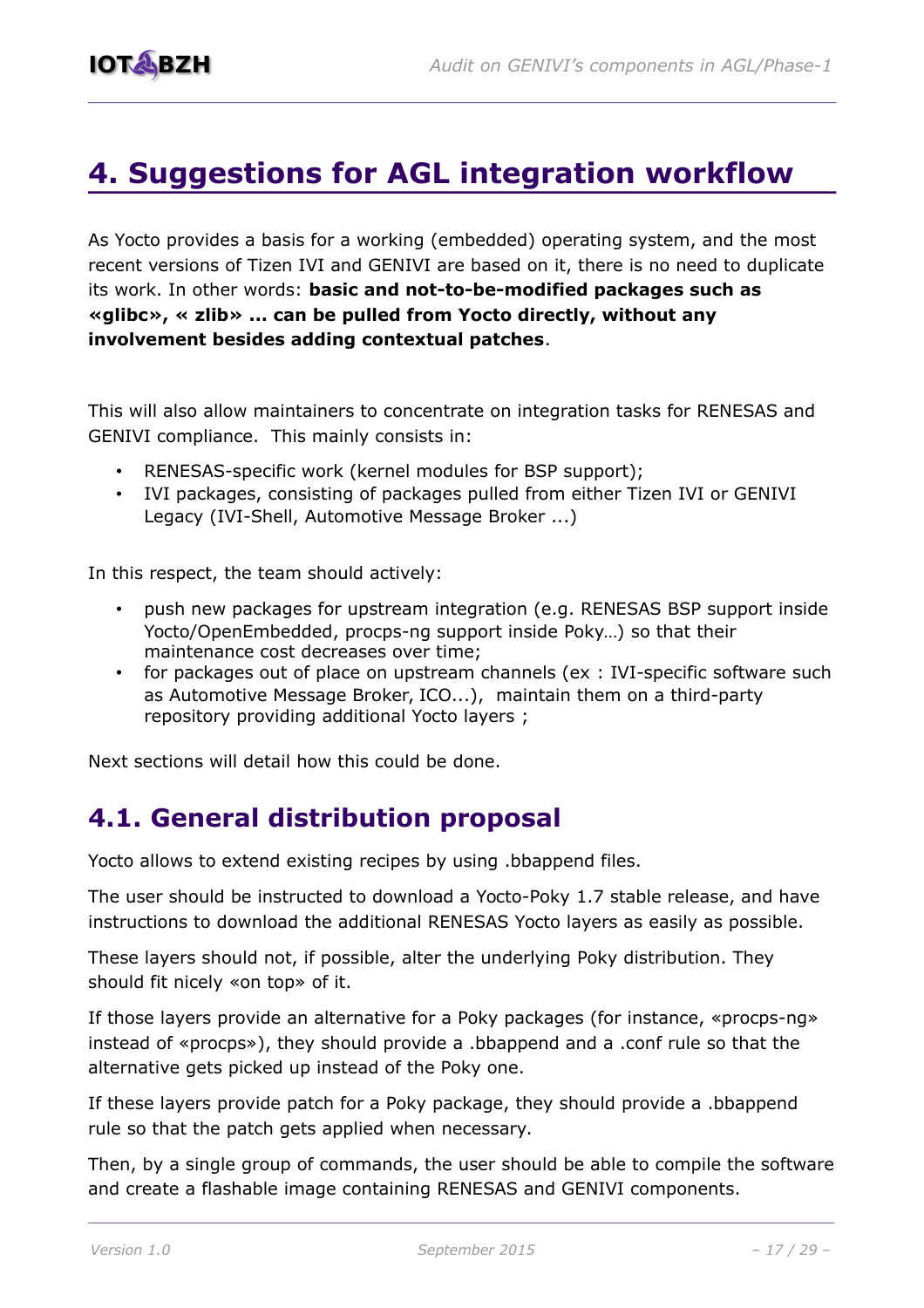

Nevertheless, some of these components, such as drivers, are binary-only due to license concerns. In this case, the components should be downloaded in their binary format from a RENENAS or team repository.

The final image should contain all software necessary to boot on the RENESAS R-Car board, with graphics, sound... and comply with the AGL spec.

It is the responsibility of maintainers to write the documentation and do the integration related to this.

# <span id="page-17-0"></span>**4.2. Specific workflow proposals**

### <span id="page-17-1"></span>**4.2.1. Tizen IVI / GENIVI gap merge**

1) Merge former 19 packages depending on conclusions of first analysis (see 2.2. for results);

2) Repeat a comparison between full list of current Yocto 1.7 and Tizen IVI packages. Notice the gaps, identify their motivations as in the first analysis, and merge as in 1) (see Annex for results);

3) Host the result on an accessible repository.

### <span id="page-17-2"></span>**4.2.2. GENIVI layer integration**

1) Merge GENIVI packages depending on conclusions of first analysis (see 3.2. for results);

2) Repeat a comparison between full list of current Yocto 1.7 and Tizen IVI packages. Notice the gaps, identify their motivations as in the first analysis, and merge as in 1) (see Annex for results);

3) Host the result on an accessible repository.

### <span id="page-17-3"></span>**4.2.3. RENESAS BSP integration**

1) Validate that RENESAS BSP layers can be added on top of Poky 1.7. Modify or create new rules (.bbappend, .conf files) if necessary. Push patches to upstream Poky if necessary ;

2) Test on R-Car board(s);

- 3) Host the whole layers on an online repository;
- 4) Write instructions on how to generate the final image using this repository.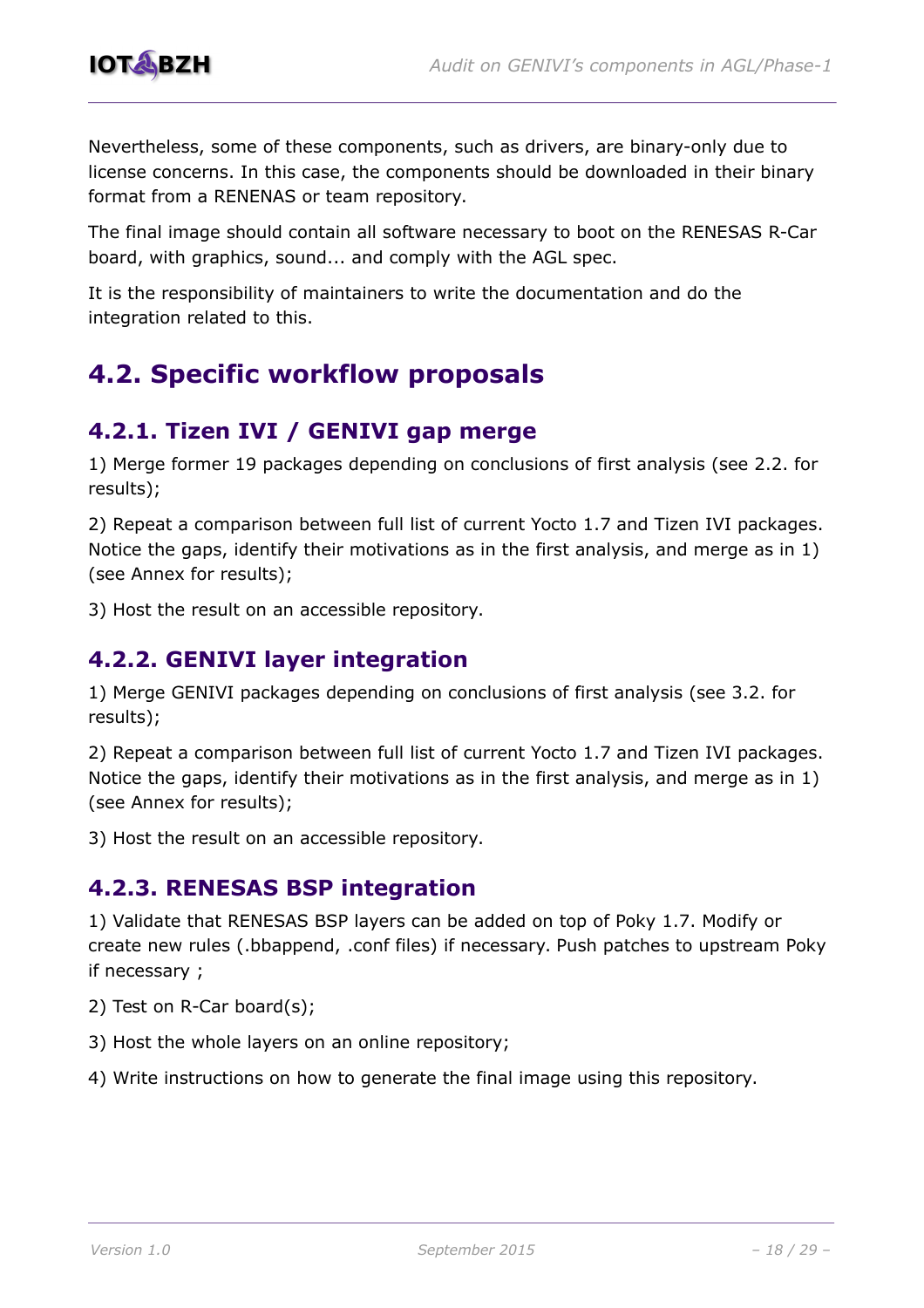# <span id="page-18-0"></span>**5. Advanced study**

### <span id="page-18-1"></span>**5.1. Global gap : Tizen IVI / Yocto 1.7**

(see annex «Audit on GENIVI's components in AGL\_Phase-1-ANNEX »)

Listing all packages present in Tizen IVI, and comparing them with Yocto 1.7, gives the following result :

- Total Tizen packages **305**
- Tizen Common-specific packages: **90**
- Tizen IVI-specific packages: **17**
- Upstream packages, not synchronized Poky <> Tizen: **58**
- Upstream packages, which exist in Tizen but not in Poky: **42**

Hence the following status:

- Tizen has  $305 90 17 = 198$  upstream packages;
- Among these 198 packages, 198 42 = **156** also exist in Yocto ;
- Among these 156 packages, 156 58 = **98** are synchronized.

We can then propose two strategies depending on the type of package.

#### **5.1.1. Upstream packages not in Yocto**

There are 42 upstream packages, having public websites and/or repositories, not present in Yocto. Are they necessary? If they are, they should be pushed to upstream Yocto.

Here are some examples:

- **ibus**: internationalization helper library Mostly needed by weekeyboard (EFL virtual keyboard) : do we need an alternative Wayland virtual keyboard ? Weston already provides one. If not, no work needed.
- **iniparser**: general-purpose configuration parser library. Not used by any important software, no work needed.
- **libbullet**: physics engine library Mostly needed by recent EFL ; should be here when it becomes mandatory. Work needed.
- **libinput**: general-purpose input library (keyboard, mouse, touch...) Will be needed by Weston  $\geq 1.70$ , already present in recent Poky, work not needed.
- **libva**: GPU video acceleration support Appreciably enhances video playback. Will a future version support our GPU? If it will, work needed.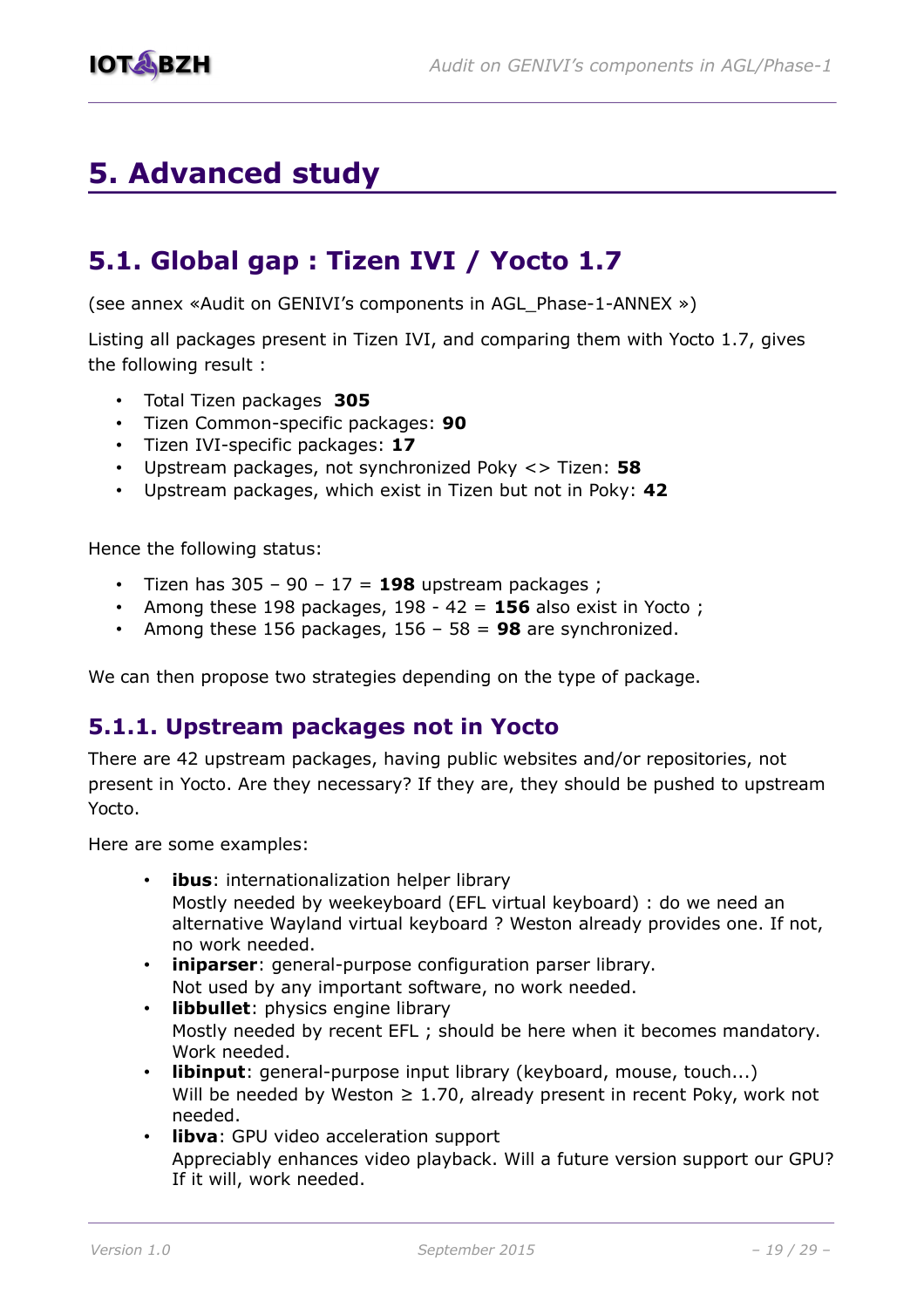

### **5.1.2. Out-of-sync packages**

There are currently 58 packages in Tizen which are not in sync with their counterpart in Yocto 1.7.

Is there any ground for this? If there is, patches and custom recipes should be maintained locally; if not, we should synchronize with Yocto.

Here are some examples:

- **bluez**: hardware bluetooth support Does our bluetooth hardware require the most recent version ? If it does, maintain locally.
- **EFL**: UI application framework Do we need the more recent features, such as the pure-Wayland display manager ? If we do, maintain locally.
- **mesa**: graphics stack Does our GPU requires the most recent version ? If it does, maintain locally. • **openssl**: cryptographic library
- Yocto version has the CVE-2014-3567/3568/3569 security vulnerabilities. Patch or maintain locally.
- **libv4l**: video4linux, hardware video capture support Yocto has a more recent version, and supports our hardware. Synchronize with Yocto.

### <span id="page-19-0"></span>**5.2. AGL 1.0 specification matching**

(see annex «Audit on GENIVI's components in AGL\_Phase-1-ANNEX »)

The final distribution should ideally be fully compliant with the AGL 1.0 specification. This includes features such as: Application framework, Web runtime with HTML5, Miracast compatibility, Policy Manager…

These features are mostly in non-upstream packages, part of Tizen Common or IVI, such as «crosswalk», «automotive message broker», «murphy»...

Hence follow some proposals:

- 1. Are these features supported in a GENIVI layer (see above) package ? If they are, we should simply use this package, and no further work is needed.
- 2. If they are not, is there an existing upstream package, included in Yocto, supporting these features? If there are, we should list and compare them, and decide if adaptation work is needed.
- 3. If not, is there an existing Tizen Common/IVI package supporting these features ? If there are, we should list them, and decide if adaptation work is needed.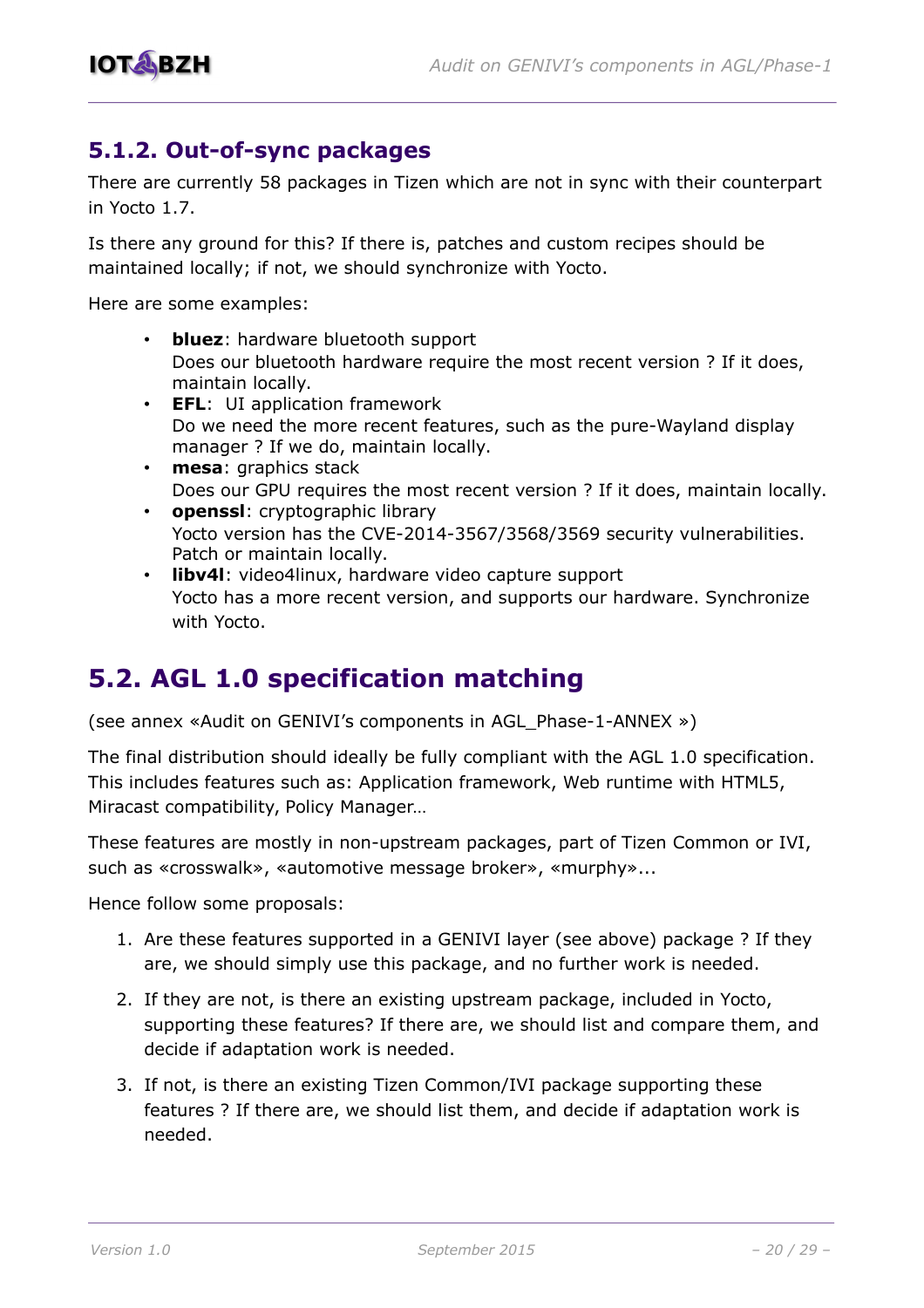

### <span id="page-20-0"></span>**5.2.1. Detailed AGL specification 1.0 analysis**

This chapter describes how to group the features by package types, then determine existing package names in GENIVI, upstream, and Tizen.

Here follows some of the AGL specification  $1.0<sup>7</sup>$  $1.0<sup>7</sup>$  $1.0<sup>7</sup>$  points which can materialize as packages (the notation 'AGL§x.y.z' is used to reference an AGL specification 1.0 chapter).

#### *Home Screen (AGL§3.1)*

The specification requires a "*customizable GUI layout*", defined with items such as "*screen resource*", "*input resource*", "*transition effect*". (AGL§3.1.8.1)

**Weston**'s ivi-shell provides a home screen without any specific automative application, fitting those needs. It is included starting from Weston 1.7, which is present in **latest Yocto**.

However, it also requires "*sound resource*" management, a "*system setting menu*" , a "*mechanism to change date*", "*change wireless communications*"... (AGL§3.1.8.2).

For this, we need an enhanced home screen. GENIVI nor upstream do not provide one; **Tizen IVI**, though, had 2 optional packages fitting this need : "**Modello-Homescreen**" (HTML5) and "**ico-uxf-homescreen**" (native). Note that these 2 packages are not maintained anymore, so we need to resume it.

Proposal : pull Weston ivi-shell from latest Yocto, pull ICO or Modello homescreen from Tizen IVI, and securize maintenance/development of these.

#### *Window Manager (AGL§4.1.2)*

The specification requires a "*software component that is responsible for a layout management of windows*" (this is satisfied by the standard "weston" package) but also which satisfies "*IVI's complex requirements, typically requested from Policy Manager*".

The Use Case (AGL§4.1.2.1) then refers to Policy Manager's (see below) screen resource control section, which specifies :

- allocation of surfaces (position, size....) ;
- visibility control (surfaces visible depending on driving mode e.g.) ;
- layer information (surfaces z-order…).

The GENIVI Yocto layer "meta-ivi" contains the "layer-management" and "wayland-iviextensions" packages, which fulfill this requirement.

<span id="page-20-1"></span><sup>7</sup> AGL Specification 1.0: [https://www.automotivelinux.org/sites/agl/files/pages/files/agl\\_spec\\_v1.0\\_final\\_0.pdf](https://www.automotivelinux.org/sites/agl/files/pages/files/agl_spec_v1.0_final_0.pdf)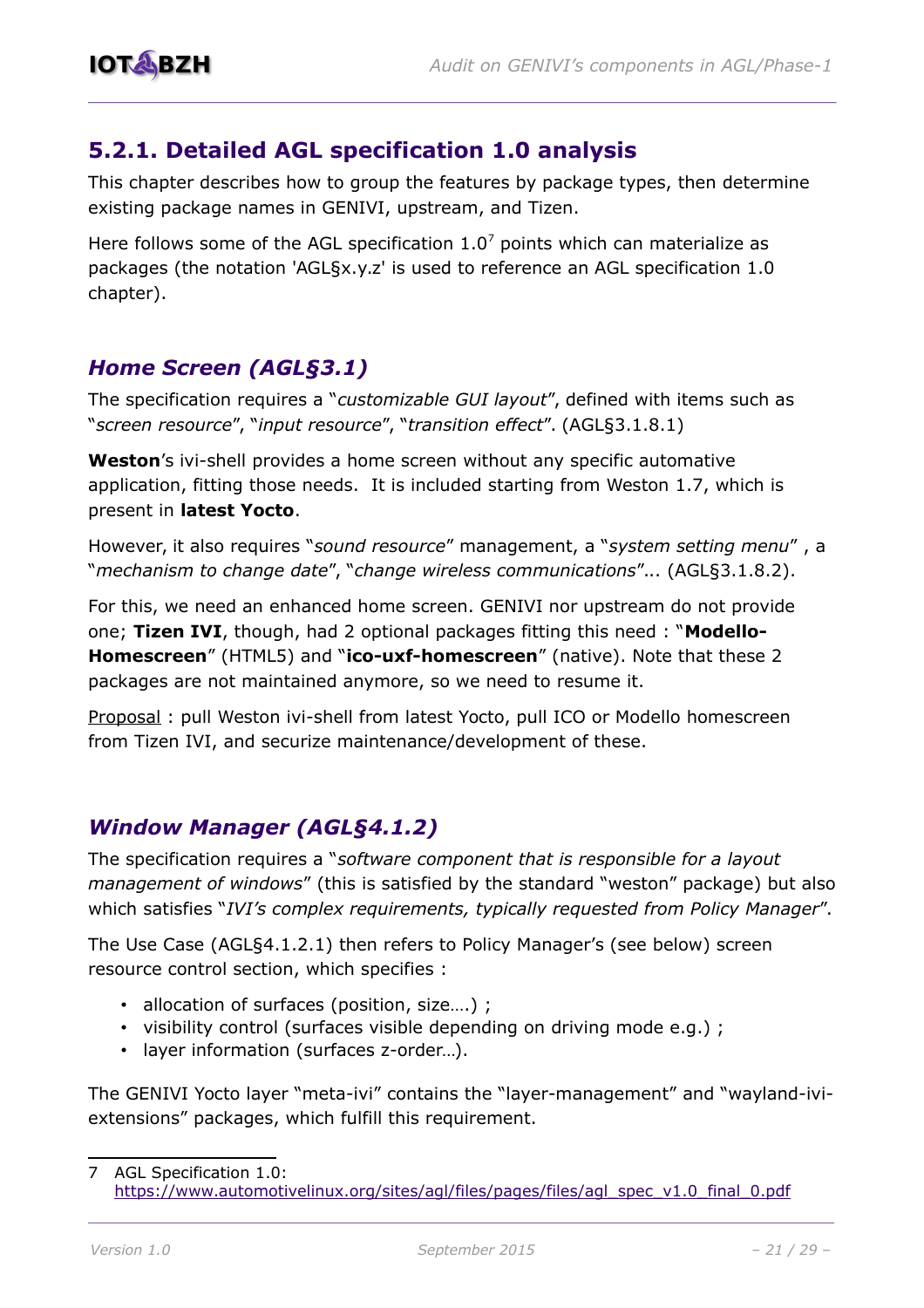

Proposal : pull the "layer-management" and "wayland-ivi-extensions" package from GENIVI Yocto.

### *Policy Manager (AGL§4.1.3)*

The specification requires a Policy Manager which will "*collect lots of status, such as user operation and application status, then issue Vehicle Info Control or Resource Control*" (AGL§4.1.3.1.1).

The detailed sections specify that it includes Screen (AGL§4.1.3.1.2.a.), Sound (AGL§4.1.3.1.2.b.), Input (AGL§4.1.3.1.2.c.) Resource, and precisely which resource

A policy manager is specific to the IVI market, there are no well-known implementations upstream, nor does GENIVI provide one. **Tizen IVI**, though, had such a software called **Murphy**. Note that it's not much maintained anymore.

Proposal : pull Murphy from Tizen IVI, and securize maintenance/development of it.

#### *Sound Manager (AGL§4.1.4)*

The specification requires a Sound Manager which will "*manage a mediation rule*" when a "*sound output demand in two or more zones from two or more applications is arbitrated*".

The GENIVI Yocto layer "meta-ivi" contains an **audio-manager** package, which serves precisely this requirement.

Proposal : pull the GENIVI Yocto "audio-manager" package.

### *Web HMI (AGL§4.2)*

The specification requires a web-based interface for the application framework, including a HTML5-based Web API (AGL§4.2.1) which must provide :

- a multimedia content selection API (with URL, predefined list...);
- a multimedia content browsing API (play, pause, rewind…) ;
- a volume control API (up, down, mute) ;
- a metadata access API for content (author, year…) ;
- a notification emission API ;
- an AM/FM radio playing API (frequency change, station info...) ;
- a digital radio playing API ;
- a vehicle information access API (fuel level, car model…) ;
- a speech-to-text/text-to-speech control API ;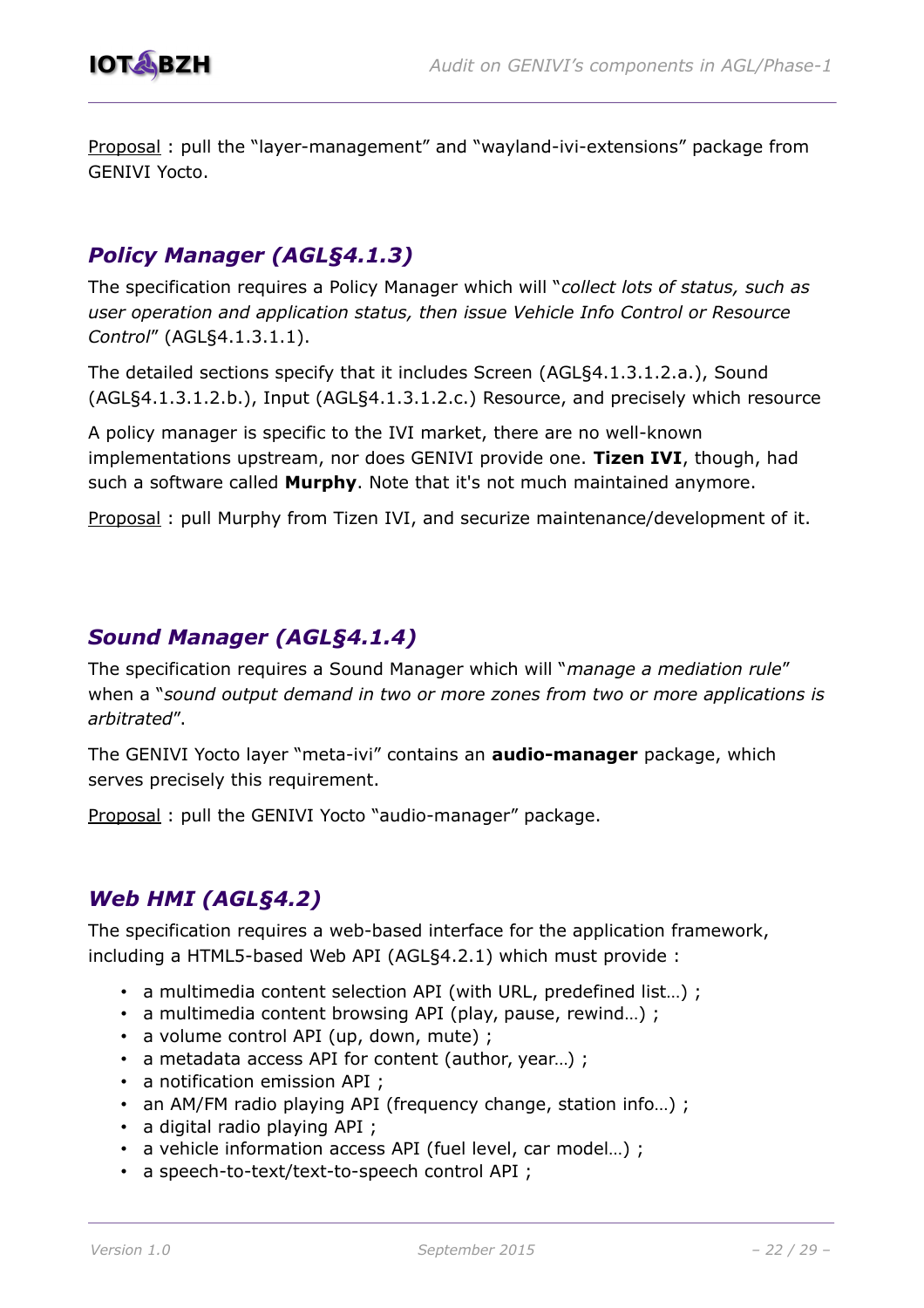

- a navigation control API ;
- a peer-to-peer communication API for applications ;
- a W3C/HTML5 DOM, Forms and Style API ;
- a W3C/HTML5 Device API (touch event, screen orientation change event...) ;
- a W3C/HTML5 graphics API (canvas, SVG...);
- a W3C/HTML5 media API (audio/video tags…) ;
- a W3C/HTML5 communication API (web sockets, server events…) ;
- a W3C/HTML5 storage API (web storage, file storage, web SQL…) ;
- a W3C/HTML5 security API (cross-origin restriction, iframe restriction...);
- a W3C/HTML5 desktop UI API (clipboard access, drag-&-drop events…) ;
- a W3C/HTML5 performance API (timing control…) ;
- a W3C/HTML5 geolocation API ;
- a W3C/Widget API ;
- Khronos WebGL API.

In order to support all these APIs, a Web Runtime, which is a web application execution environment, is required (AGL§4.2.2). It provides :

- an access control mechanism;
- GUI components (text labels, buttons, sliders, input forms…) ;

Neither Yocto, nor GENIVI have a ready-to-use web framework for this purpose. Tizen had **webkit-efl**, then **crosswalk** (based upon Chromium) together with the **tizen-\* extensions** package, but they are tightly linked with the Tizen Web API, which is slightly different from the AGL web API specification.

Proposal : find an alternative.

### *Native HMI (AGL§4.3)*

The specification requires a native interface for the application framework, providing :

• GUI components (text labels, buttons, sliders, input forms…) ; Neither Yocto, nor GENIVI have a ready-to-use native framework for this purpose. Tizen had the **platform/core/api/\*** packages, but they are tightly linked with the Tizen API, which is slightly different from the AGL API specification.

Proposal : find an alternative.

### *Location Services (AGL§5.1.4)*

The specification requires the presence of a GPS system, which will be used for geolocation as well as for time-of-day adjusting (AGL§5.1.4.2).

The OpenEmbedded layer of Yocto provides the **gpsd** daemon. It is a well-known and functional GPS daemon implementation.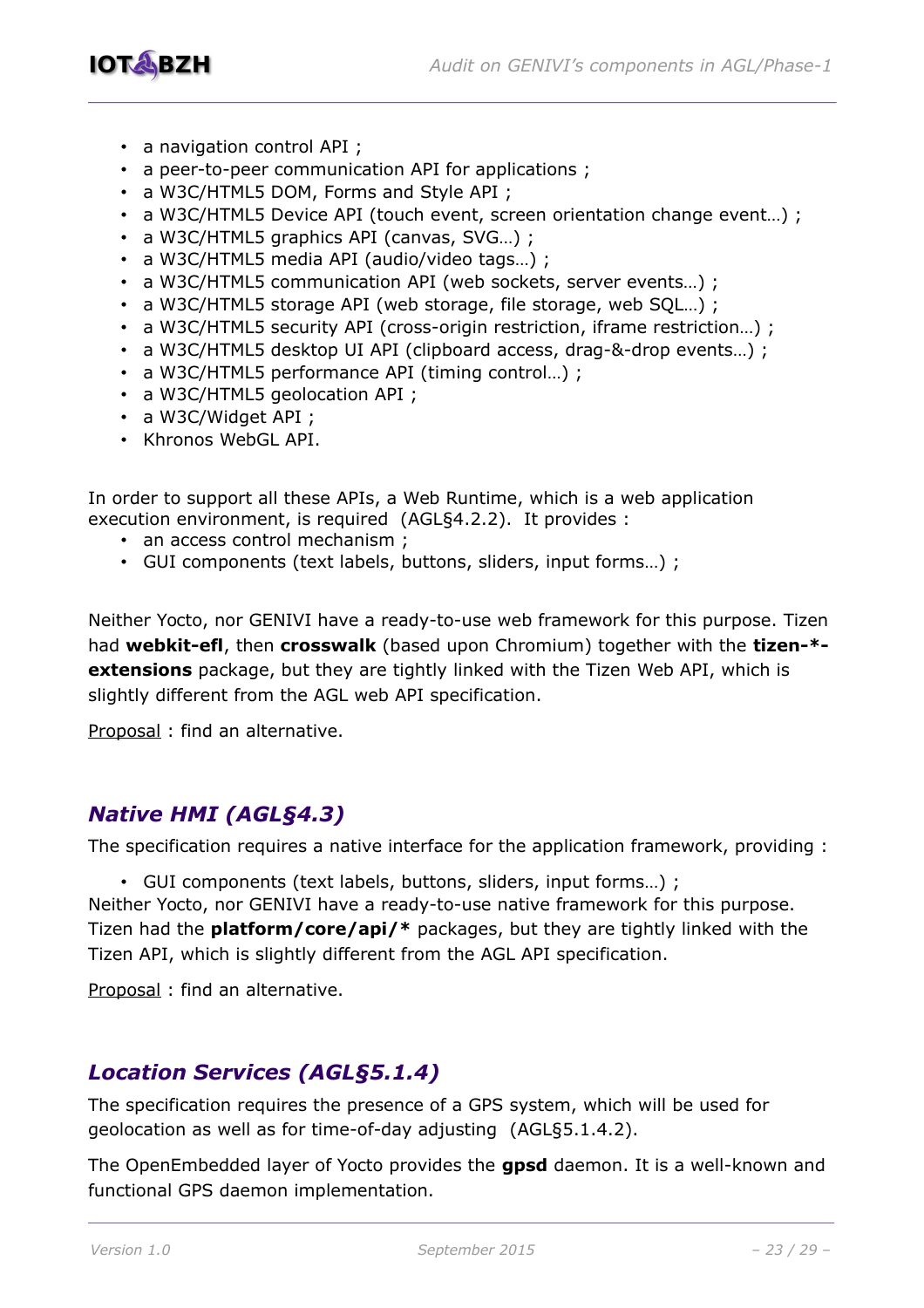

Proposal : use gpsd from Yocto/OpenEmbedded.

### *Health Monitoring (AGL§5.1.5)*

The specification requires "*platform monitoring services such as watchdog or active monitoring*".

The **GENIVI Yocto layer ("meta-ivi")** provides a "**node-health-monitor**" package which address the requirement.

Proposal : pull the "node-health-monitor" package from GENIVI Yocto layer.

### *Persistent Storage (AGL§5.1.9)*

The specification requires a "*power-safe persistent storage*" solution.

The **GENIVI Yocto layer ("meta-ivi")** provides a "**persistence-client-library**" package which, together with "**persistence-administrator**" and "**persistencecommon-object**", fulfill this requirement.

Proposal: pull the "persistence-client-library" package from GENIVI Yocto layer.

### *Telephony Services (AGL§5.1.12)*

The specification requires the presence of a phone system, which will have Bluetooth pairing (AGL§5.1.12.1.1).

**Yocto** 1.7 contains the **ofono** telephony daemon, as well as the **bluez** subsystem for Bluetooth hardware recognition and data transfer. Bluez may need enhancements or patches to work well with the board Bluetooth adapter.

Proposal: use the ofono and bluez packages from Yocto, eventually patch and upgrade bluez depending on hardware.

### *Miracast (AGL§5.1.13.1.2)*

The specification requires a display sharing protocol, which is specifically named to be Miracast.

There is no well-known open-source implementation of Miracast, mostly due to royalty fees. A proprietary stack named **WiDi** ( [http://nttd-mse.com/sites\\_en/special/mwc/](http://nttd-mse.com/sites_en/special/mwc/) )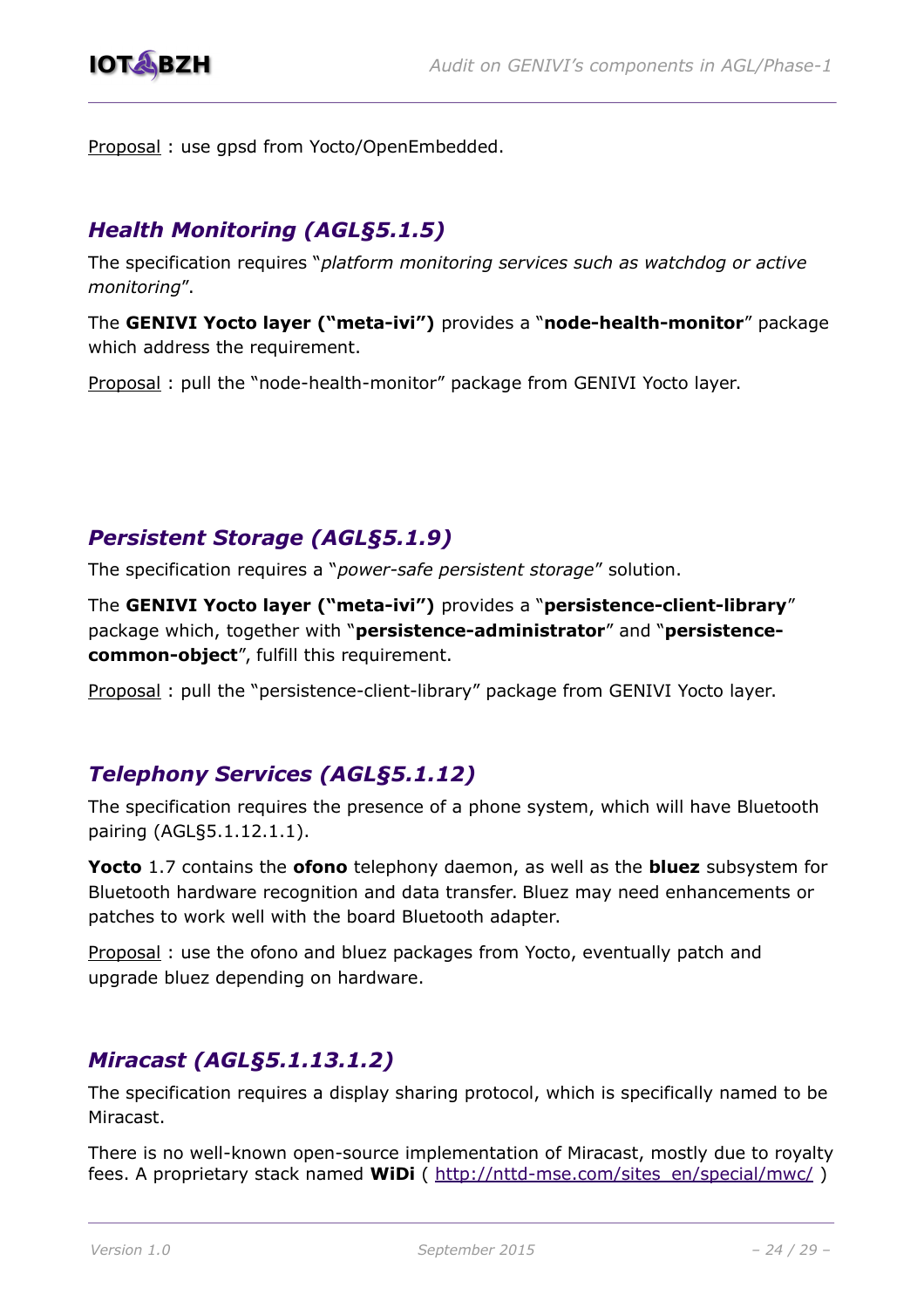

is available but was not shipped with Tizen IVI for this reason. Proposal : find/choose an implementation.

### *DLNA (AGL§5.1.13.1.3)*

The specification requires a digital media sharing protocol, which is specifically named to be DLNA.

There is an open-source implementation of DLNA named **dleyna**, which is included in Yocto (0.4.0 in 1.7 as of writing).

Proposal : use the dleyna package from Yocto.

#### *Camera Services (AGL§5.2.2)*

The specification requires support for mounted cameras inside the vehicle.

**Yocto** includes a version of the **v4l** (Video4Linux) libraries, which enables hardware access to cameras, allowing recording, monitoring...

Proposal : use the v4linux-util package from Yocto.

### *Multimedia Server (AGL§5.2.5)*

The specification requires support for a variety of multimedia formats : CD, DVD, Blu-Ray, MP3...

What's more, it also requires the presence of a Media Player (AGL§5.2.5.1), which is said, without much precision, to match "*major end-user exception*", support "*multiple audio/video sources*"... It further indicates that it should be able to extract data such as "subtitles", support streaming protocols such as "HTTP", "RTPS", (AGL§5.2.5.2.1)...

Further text states support for containers such as "MPEG2-TS/PS", "MP4" ; audio codecs such as "MP3" or "AAC" (AGL§5.2.5.2.2), video codecs such as "MPEG-2", "MPEG-4 Part 2" (AGL§5.2.5.2.3), and image formats such as "JPEG" or "PNG" (AGL§5.2.5.2.4)...

Among Yocto packages, **libav**, which is a fork of the popular FFmpeg, provides such audio/video capabilities. Please note, however, that some codecs such as MP3 may suffer distribution restrictions depending on the publication region, and thus may be disabled for development builds.

Proposal : use libav from Yocto. Provide Yocto configuration options to disable restricted codecs in development builds.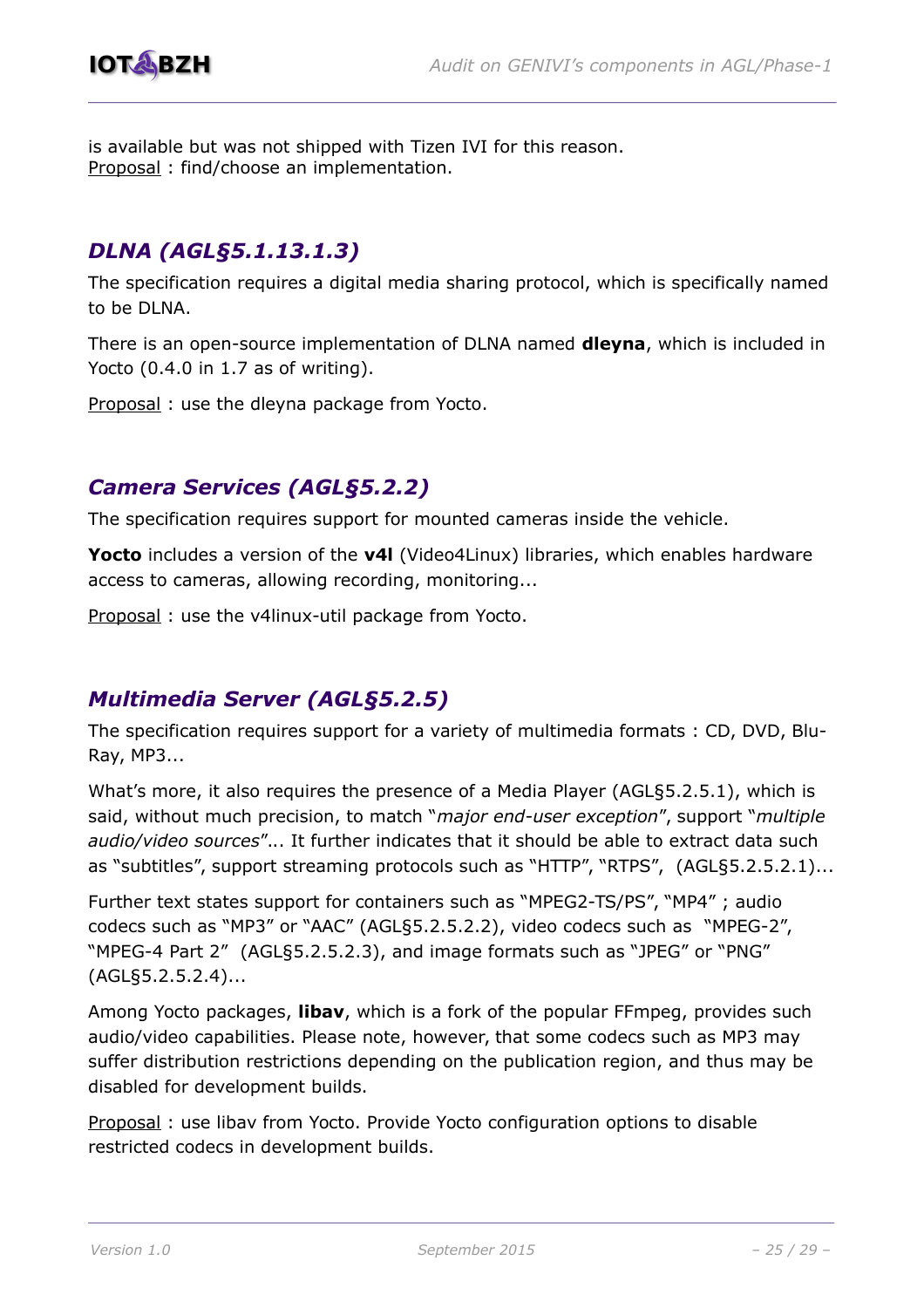

### *Personal Information Manager (AGL§5.2.7)*

The specification requires a service able to centralize personal data : appointments, reminding...

Tizen used the "evolution-data-server" (eds) package together with libfolks for this purpose.

Proposal: use the evolution-data-server package from Tizen.

### *Smart Device Link (AGL§5.2.8.2)*

The specification requires Smart Device Link capabilities, also known as remote control from a smartphone (for capable applications only).

There is no Yocto package implementing this ; **Tizen IVI**, though, contains a "smartdevicelink" package, which responds to the requirements.

Proposal : use **smartdevicelink** from Tizen IVI.

### *Speech Services (AGL§5.2.9)*

The specification requires "*voice recognition and synthesis*".

There is no dedicated package in Yocto. **Tizen IVI**, however, contains the dedicated "**festival**" library, the dedicated "**sphinx**" library, and even a dedicated "**speechrecognition**" daemon, which may however need some modifications.

Proposal : use the festival/sphinx packages from Tizen IVI. Evaluate the speechrecognition daemon of Tizen IVI.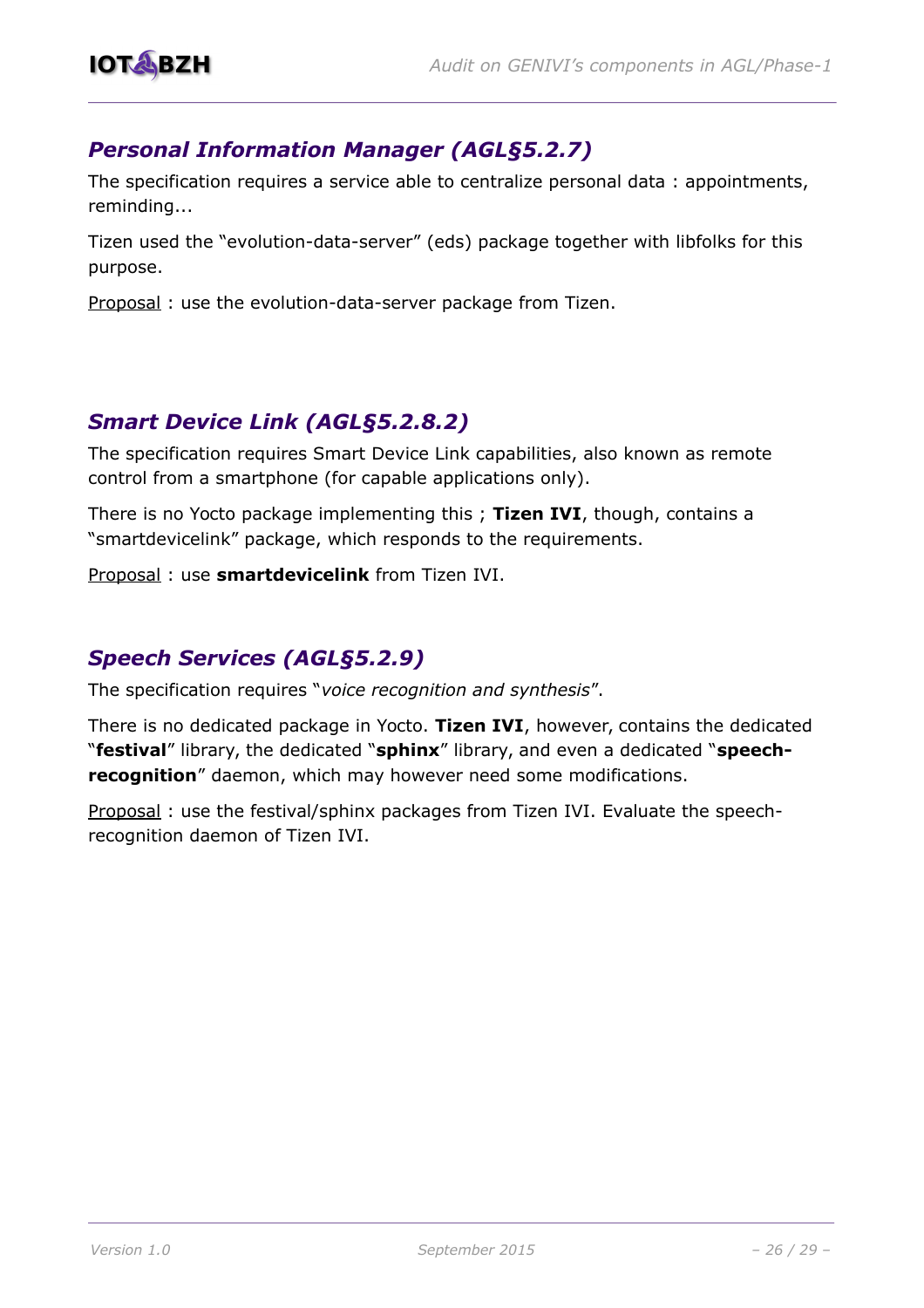

### <span id="page-26-0"></span>**5.2.2. AGL specification matching in GENIVI / Upstream projects / Tizen**

In this chapter: for each package group listed in [§5.1\[Global gap : Tizen IVI / Yocto](#page-18-1)  [1.7\]](#page-18-1), we try to find a match in GENIVI, Upstream or Tizen IVI.

#### *GUI resource management*

The Policy Manager (AGL§4.1.3.1.2) requires the following :

- Weston 1.7, for IVI-Shell : in Yocto 1.8 ;
- Policy manager : Tizen IVI contains Murphy, which responds to the requirement.

### *Preinstalled applications*

Only a HomeScreen is mandatory (AGL§4.1.3.1.2).

Tizen IVI contains 2 packages fulfilling the requirement : ICO and Lemolo,

- ICO is native, whereas Lemolo is HTML5.
- Both are not maintained anymore, though.

Proposal: choose one and resume its maintenance.

#### *Screen Sharing*

Miracast (AGL§5.1.13.1.2) requires an implementation.

Tizen IVI has WiDi, which responds to the requirement.

#### *Digital Multimedia Server*

DLNA (AGL§5.1.13.1.3) requires the following :

• Yocto 1.7 contains Dleyna 0.4.0, which addresses the requirement.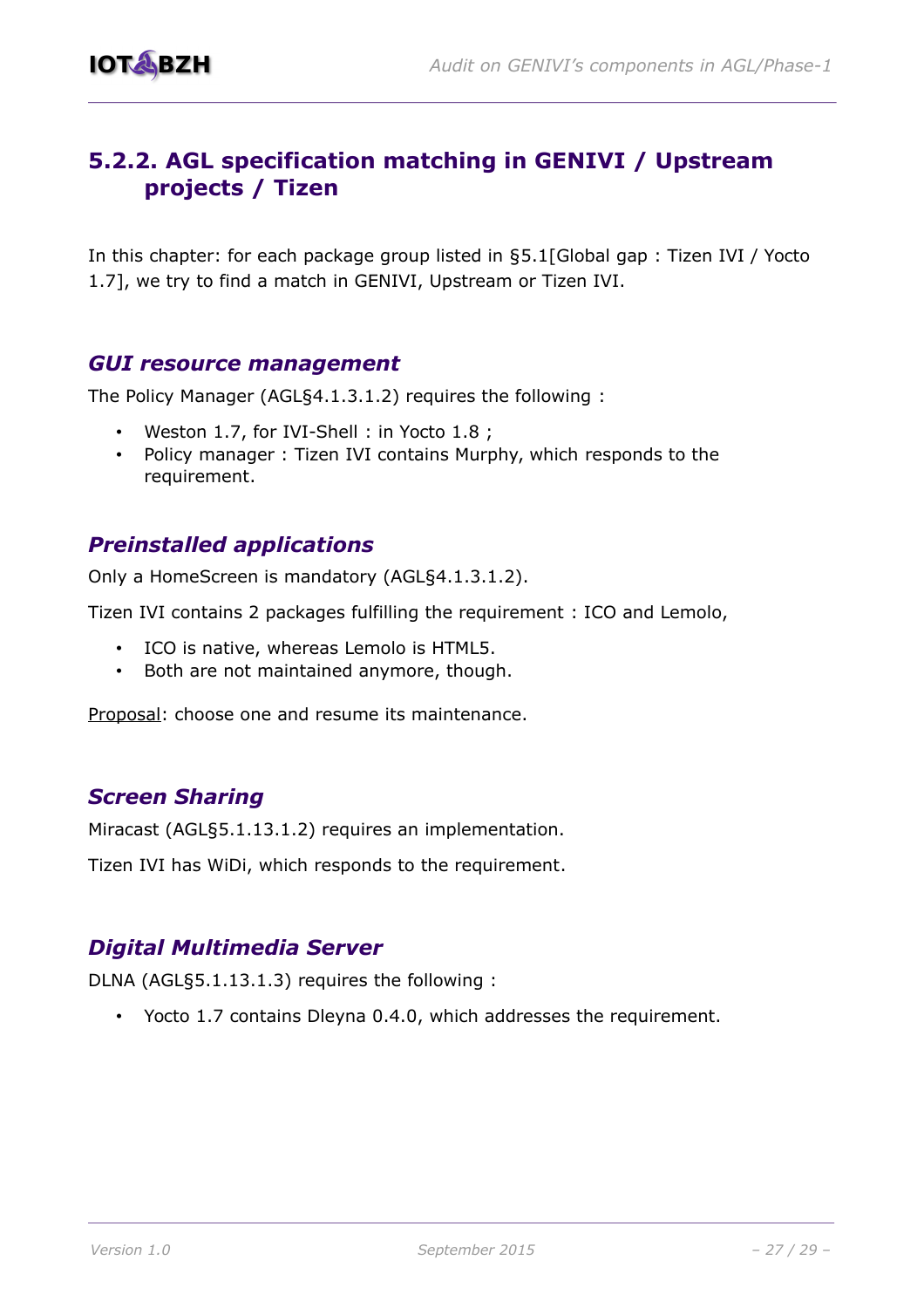

#### *Login and security*

From AGL§4.1.6.7: login/password is mandatory, NFC and biometric identification COULD be supported.

Yocto 1.7 contains Neardal, and Tizen IVI contains nfc-manager-neard. Both are needed in order to respond to the requirement. Adaptation is needed for nfc-managerneard.

### *Applications*

Online Store is needed (AGL§3.1.8.3), with secure communications.

Local databases and multi-user support are needed for applications.

#### *Sound*

A Sound Manager is needed (AGL§4.1.4).